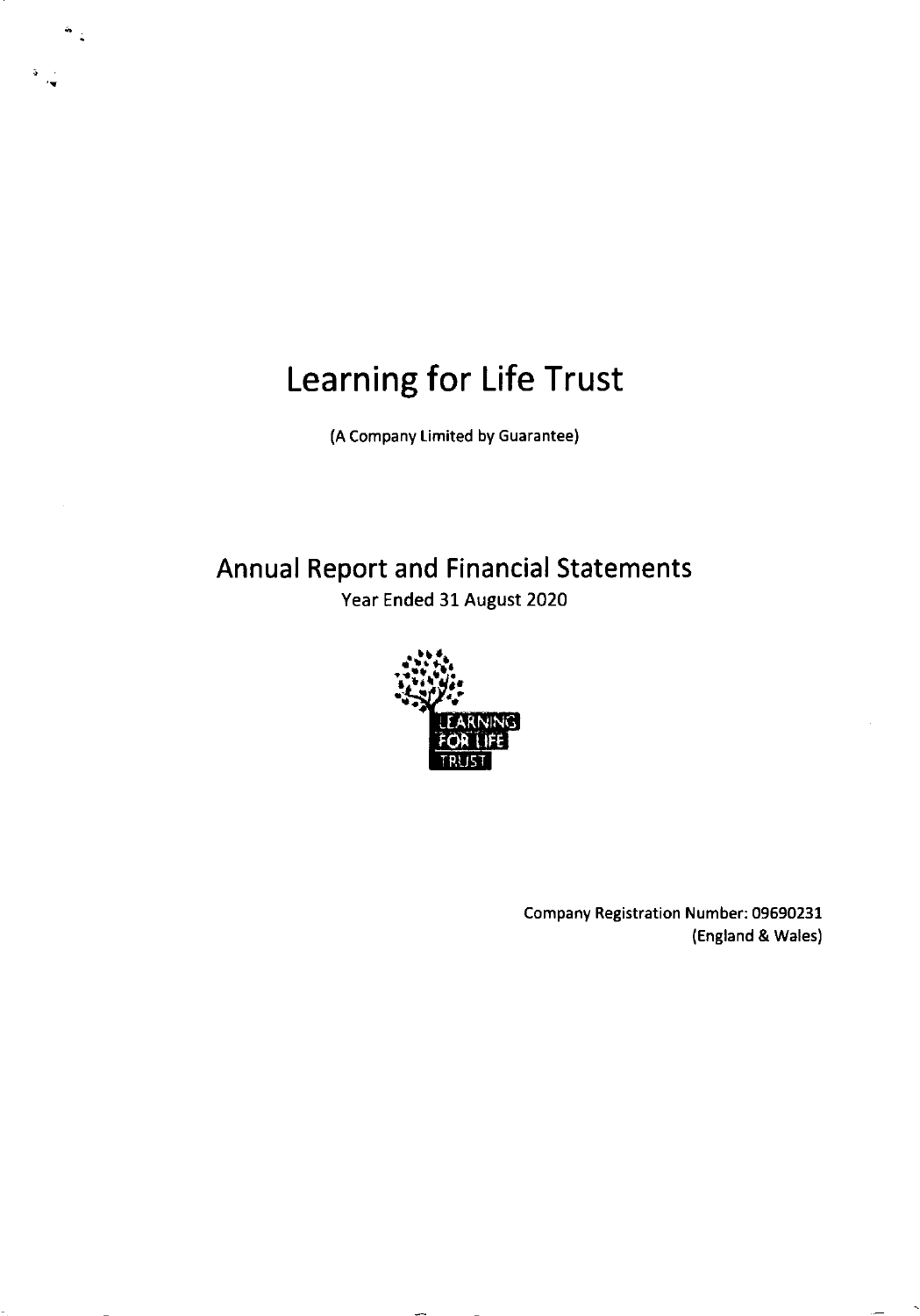$\frac{d}{dt}$ 

 $\sim 10^{-10}$ 

 $\frac{1}{2}$ 

| <b>Contents</b>                                                              | Page           |
|------------------------------------------------------------------------------|----------------|
| <b>Reference and Administrative Details</b>                                  | 1              |
| <b>Trustees' Report</b>                                                      | $\overline{2}$ |
| <b>Governance Statement</b>                                                  | 10             |
| Statement on Regularity, Propriety and Compliance                            | 14             |
| <b>Statement of Trustees' Responsibilities</b>                               | 15             |
| Independent Auditor's Report on the Financial Statements                     | 16             |
| Independent Reporting Accountant's Report on Regularity                      | 19             |
| Statement of Financial Activities incorporating Income & Expenditure Account | 21             |
| <b>Balance Sheet</b>                                                         | 22             |
| <b>Statement of Cash Flows</b>                                               | 23             |
| Notes to the Financial Statements, incorporating:                            |                |
| <b>Statement of Accounting Policies</b>                                      | 24             |
| <b>Other Notes to the Financial Statements</b>                               | 30             |

 $\sim$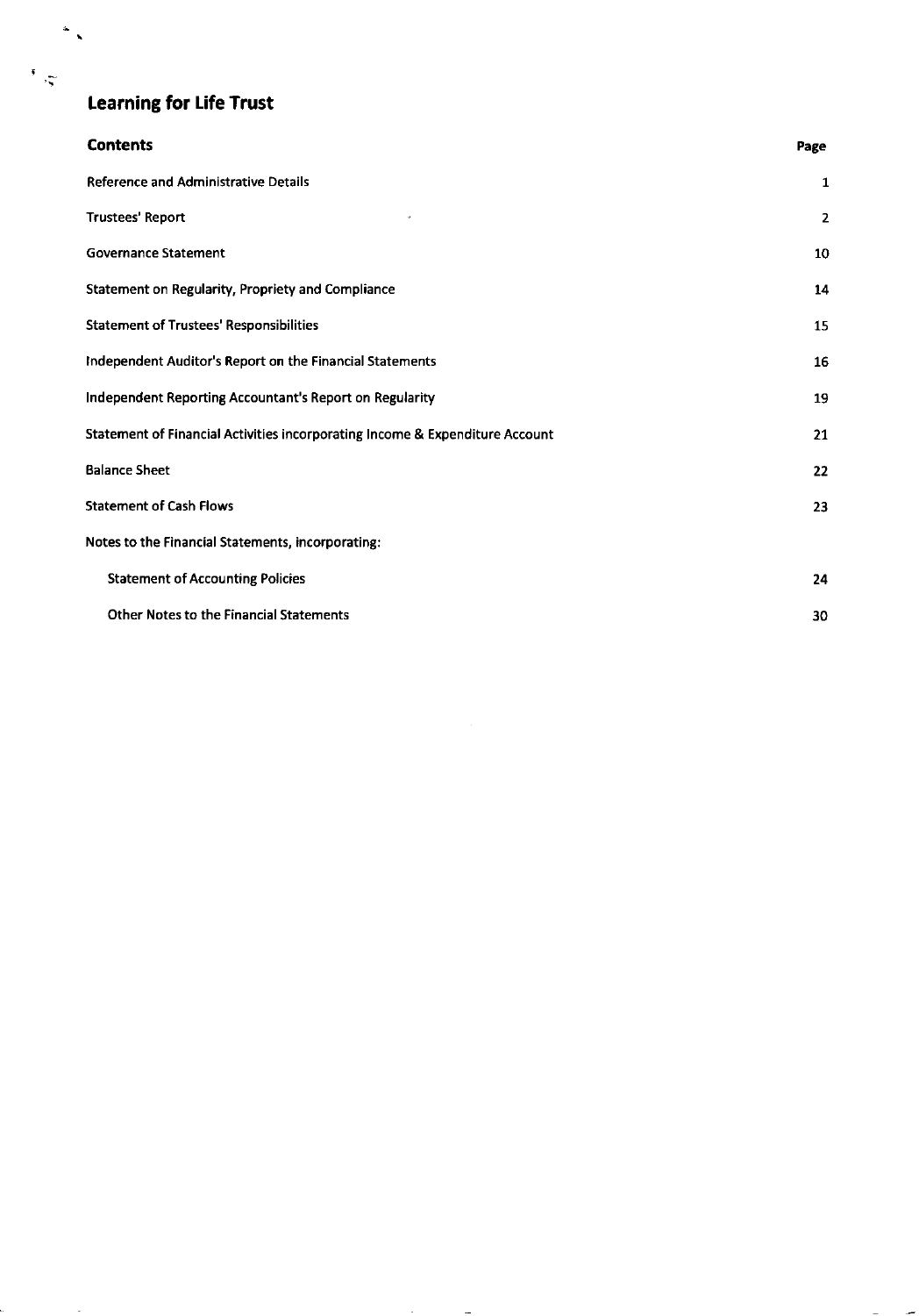## Reference and Administrative Details

The trustees, who are also directors for the purposes of company law, present their report and the financial statements of the company for the period ended 3l August 2020.

|                                        |                                         | <b>Appointed</b> | Resigned   |
|----------------------------------------|-----------------------------------------|------------------|------------|
| <b>Members</b>                         |                                         |                  |            |
|                                        | Mr A J McCarthy                         |                  |            |
|                                        | Ms E L Kidd                             |                  |            |
|                                        | Mr J Cowan                              |                  | 07/02/2020 |
|                                        | Mrs S Spencer                           |                  |            |
| <b>Trustees</b>                        |                                         |                  |            |
|                                        | Mr O Nicols (Chair - until 31/08/2020)  |                  |            |
|                                        | Mrs V Bennett (Chair from 01/09/2020)   |                  |            |
|                                        | Mr C Smith                              |                  |            |
|                                        | Mr C Steele (Headteacher and Accounting |                  |            |
|                                        | Officer from 01/09/2017)                |                  |            |
|                                        | Mr A Cooney                             |                  |            |
| <b>Company Secretary</b>               | <b>Mrs C Parker</b>                     |                  |            |
| <b>Senior Management Team</b>          |                                         |                  |            |
| • Headteacher                          | Mr C Steele                             |                  |            |
| • Deputy Headteacher                   | Mrs J Sutton                            |                  | 31/05/2020 |
| • Deputy Headteacher                   | Mr J Gale                               | 01/06/2020       |            |
| <b>Company Name</b>                    | <b>Learning for Life Trust</b>          |                  |            |
| <b>Principal and Registered Office</b> | Gallowbarrow                            |                  |            |
|                                        | Cockermouth                             |                  |            |
|                                        | <b>CA13 0DX</b>                         |                  |            |
| <b>Company Registration Number</b>     | (England & Wales)<br>09690231           |                  |            |
| Independent Auditor                    | Saint and Co                            |                  |            |
|                                        | The Old Police Station                  |                  |            |
|                                        | <b>Church Street</b>                    |                  |            |
|                                        | Ambleside                               |                  |            |
|                                        | Cumbria                                 |                  |            |
|                                        | <b>LA22 0BT</b>                         |                  |            |
| <b>Bankers</b>                         | Lloyds Bank Plc                         |                  |            |
|                                        | Keswick Branch                          |                  |            |
|                                        | PO Box 1000                             |                  |            |
|                                        | Andover                                 |                  |            |
|                                        | <b>BX1 1LT</b>                          |                  |            |
| <b>Solicitors</b>                      | <b>Burnetts</b>                         |                  |            |
|                                        | 6 Victoria Place                        |                  |            |
|                                        | Carlisle                                |                  |            |
|                                        | Cumbria                                 |                  |            |
|                                        | <b>CA1 1ES</b>                          |                  |            |
|                                        |                                         |                  |            |

Page 1

 $\epsilon^{-\frac{1}{2}}$ 

 $\mathbf{v}^{\prime}$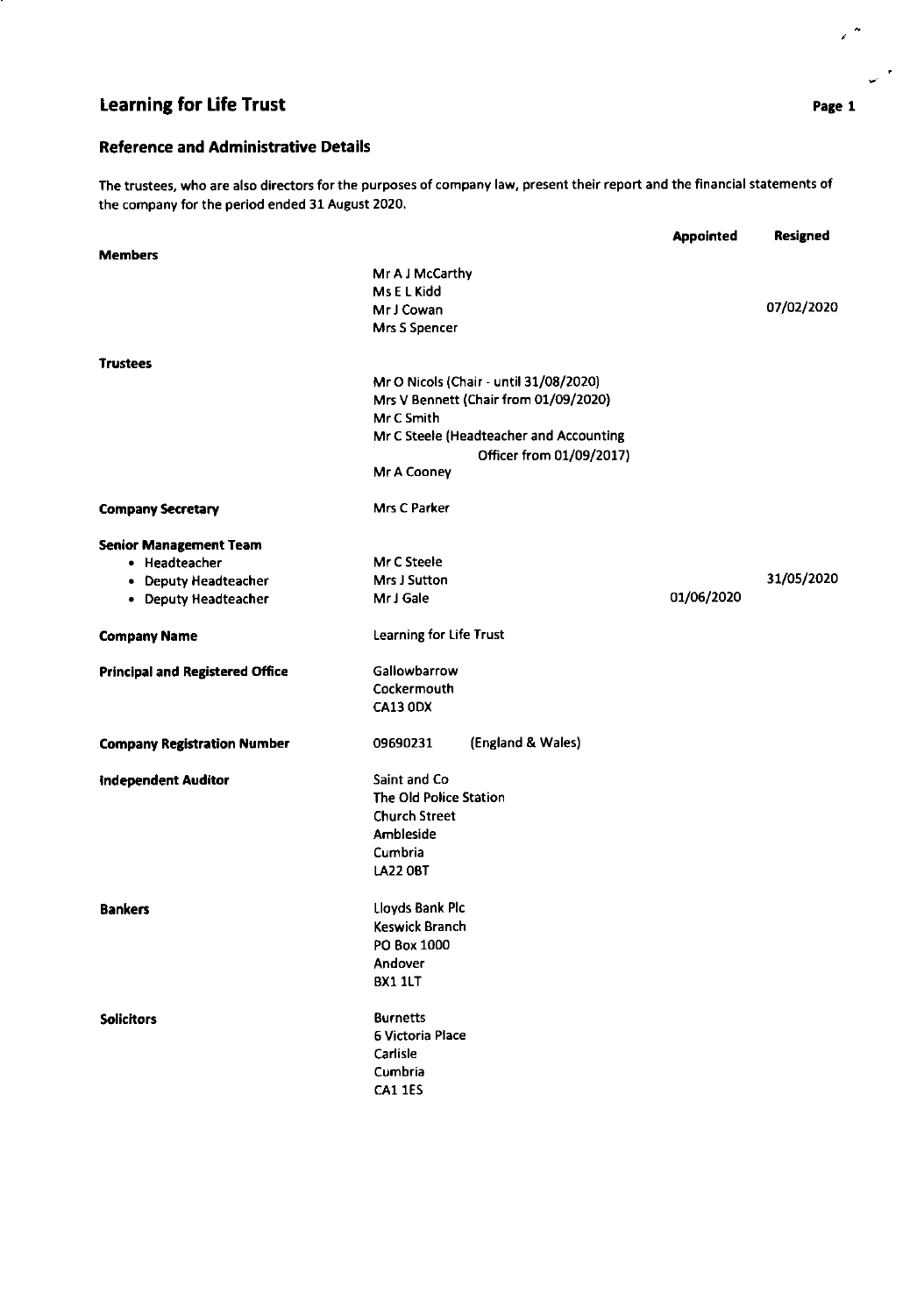## Trustees' Report

 $\mathcal{L}^{\prime}$ 

The Trustees present their annual report together with the financial statements and auditors' report of the charitable company, Learning for Life Trust, for the period 1 September 2019 to 31 August 2020. The annual report serves the purpose of both a trustees' report, and a directors'report under company law.

The Trust operates one primary academy for pupils aged 3 to 11 in Cockermouth with 399 pupils during the year to 31 August 2020.

## Structure, Governance and Management

#### Constitution

The Trust was incorporated on 15 July 2015, The Trust is a company limited by guarantee and an exempt charity. The Memorandum and Articles of Association are the primary governing documents of the Trust.

The Trustees of Learning for Life Trust are also the directors for the purposes of company law. Details of the Trustees who served throughout the year, except as noted, are included in the Reference and Administrative Details.

#### Members' liability

Each member of the charitable company undertakes to contribute to the assets of the Trust in the event of it being wound up while he/she is a member, or within one year after he/she ceases to be a member, such amount as may be required, not exceeding €10, for the debts and liabilities contracted before they cease to be a member.

#### Trustee and governor's Indemnities

ln respect of the trustee and governors, the Trust holds professional indemnity insurance via the Department of Education's risk protection arrangements.

#### Method of Recruitment and Appointment or Election of Trustees

Trustees are appointed for a four year period, except that this time limit does not apply to the Executive leader of the Trust. Subject to remaining eligible to be a particular type of Trustee, any Trustee can be re-appointed or re-elected. Any Trustee seeking re-appointment or re-election submits a justification for the Eoards consideration. When appointing new Trustees, the Board will give consideration to the skills and experience mix of existing Trustees in order to ensure that the Board has the necessary skills to contribute fully to the development and expansion of the Trust. The Board has engaged in a Government development programme to strengthen its capacity to support MAT expansion. To further support this development the Board shall be recruiting additional Trustees. A thorough interview is conducted by the Chair of Trustees and Executive leader of the Trust before appointment.

### Policies and Procedures Adopted for the Induction and Training of Trustees

New Trustees receive rigorous induction training to detail their legal obligations under Charity and Company Law and the content of the Articles of Association. They receive an induction pack which includes copies of policies, procedures, minutes, accounts, budgets, plans and other documents that they need to undertake their role as Trustees. They have meetings with the Chair of Trustees to provide support as required. All Trustees are given the opportunity to sit training courses through multiple sources and throughout the year are kept up to date on relevant issues and changes in legislation.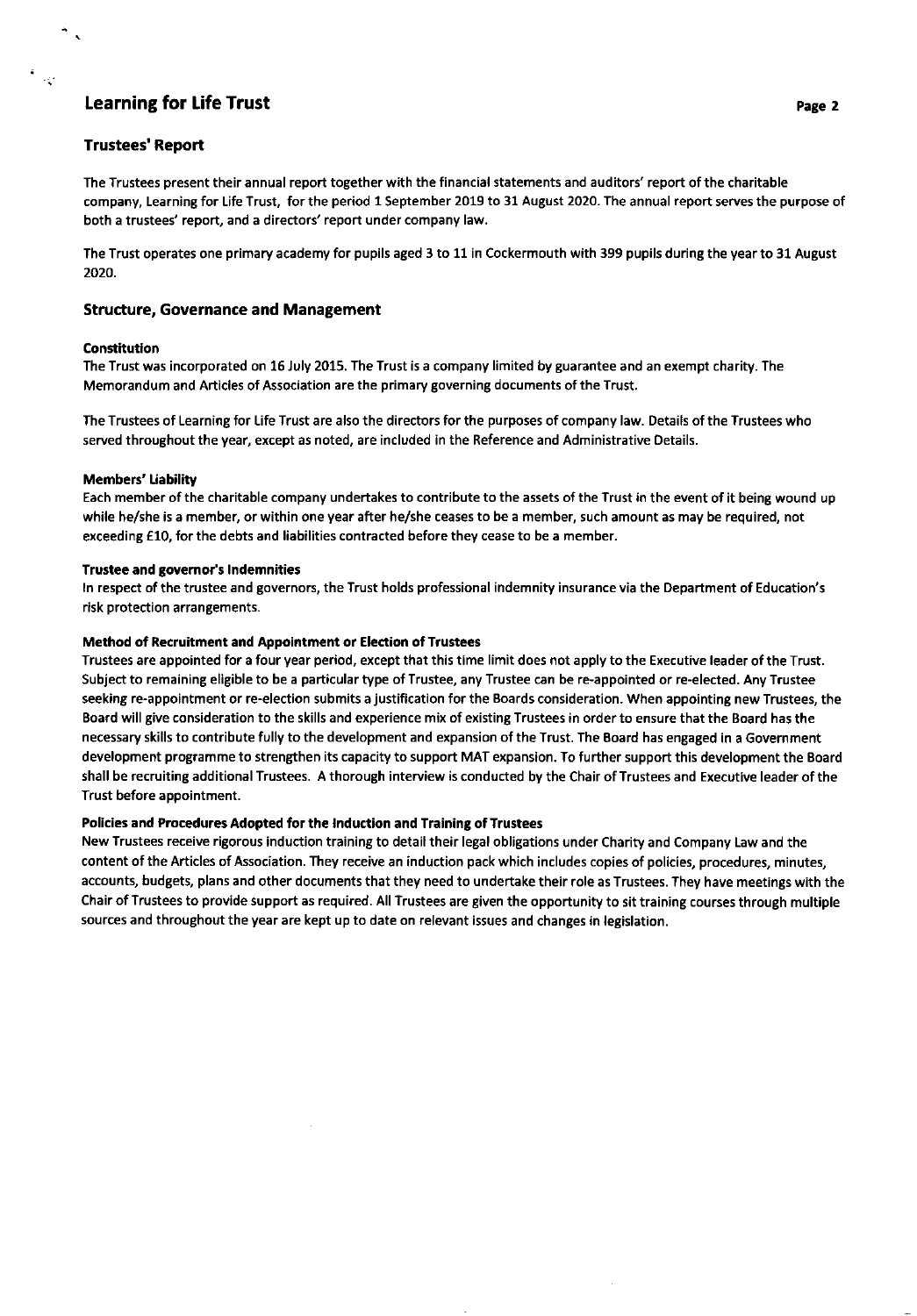## Trustees' Report (continued)

## **Organisational Structure**

The members of Leaming for Life Trust are the subscribers to the memorandum of association. They have the power to appoint and remove trustees.

The Trustees are either appointed by the members or co-opted by the Board of Trustees. The Trustees are responsible for the three core strategic governance functions:

- Ensuring clarity of vision, ethos and strategic direction;
- . Holding the executive leader to account for the educational performance ofthe academy and its pupils, and the performance management of staff;
- Overseeing the financial performance of the academies and making sure it is money well spent.

The Trustees are responsible for ensuring that the charitable company achieves its objectives as well as compliance with charity and company law and the Trust's funding agreement.

The Trust delegates specific finance and audit responsibilities to the Trust's Audit & Risk Committee.

Governance functions are delegated to the Local Governing Body ("LGB") in accordance with the Trust's Scheme of Delegation. The Trustees appoint the Chair of the LGB who submits information on Key Performance lndicators to the Trustee Board in accordance with governance reporting procedures.

The Trustees appoint the executive leader and the Headteacher, The Headteacher is responsible for managing the school on a daily basis supported by the appointed Senior Leadership Team.

## Arrangements for setting pay and remuneration of key management personnel

The Chair of Trustees and the Chair of Governors, in conjunction with an external adviser, set challenging and aspirational objectives for the executive leader of the Trust who is also the Headteacher of Fairfield Primary School. These are monitored during the performance review cycle and assessed by an external evaluation. Pay recommendations are put to the Board of Trustees for their consideration.

Pay and remuneration of the academies other key management personnel is set by a subcommittee ofthe Trustees and reviewed annually. Pay scales are taken from the school Teachers Pay and Conditions document for teaching staff or from the Cumbria County Council job families pay and grading structure for support staff. Objectives are set according to the priorities set out in the strategic plan.

#### Trade union facility time

The academy trust has no relevant union officials.

#### Related Parties and other Connected Charities and Organisations

Learning for Life Trust is made up of the following schools:

. Fairfield Primary School

There are no other connected organisations however the Trust works very closely with a group of schools sharing good practice and undertaking Peer to Peer reviews with each school.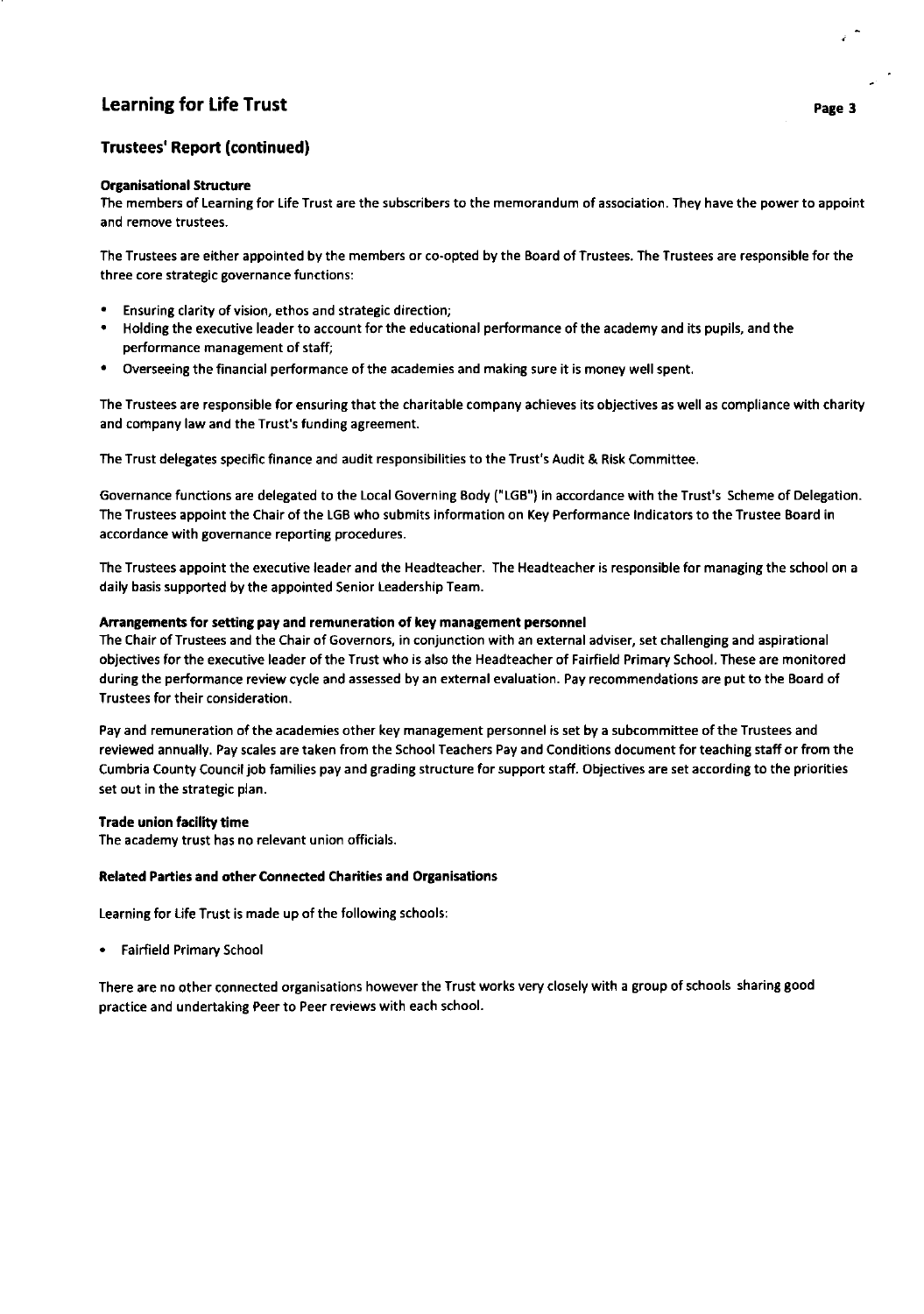## Trustees' Report (continued)

## Objectives and Activities

### Oblects and Aims

 $\cdot$  :

The Trust is passionate about ensuring each and every one of its pupils achieves their full potential and places them at the heart of its system. ln doing so, the Trust fulfils it's charitable obiective of providing education for the public benefit in the United Kingdom, and promoting a broad and balanced curriculum for all students.

As a relatively new Trust, it's focus for the previous years was on developing strategies and practices to ensure all the pupils at Fairfield Primary School received the very best education through strong leadership, innovative and energetic teaching provided by staff who are happy to be at school. Whilst always seeking to develop and improve, this strategy has been very successful as is demonstrated later in the attainment section of this report. It is a high performing school in all areas and has had local and national recognition for its successes. In a position of strength academically and financially, the Trust is now seeking to attract new schools to collaborate in further strengthening the provision of educational excellence to a wider field of pupils.

ln order to achieve this, the Trust has developed its Vision, Mission and Values as follows:

vislon: Our vision is to create a partnership of schools collaborating to bring out the very best in each other to ensure each and every pupil within the Trust reaches their full potential

Mission: Our ambition is to be recognised as a Trust whose schools deliver creative and exciting education practices that allow our pupils to exceed their expectations in a happy, supportive and safe environment.

#### values:

- . lndividuality We recognise that in order to develop a strong, inclusive whole, our schools need to retain their own distinct identitv
- . Ambitious Always striving to offer the best possible education.
- Creative Always developing traditional and new educational practices in an innovative way that will embed in pupils a love for learning.
- . Supportive Always supporting our peers, colleagues and pupils so that we can all reach our full potential.
- Nurturing Nurturing our pupils, creating a safe, supportive environment for them to feel empowered and become lifelong learners.
- . lnspiring lnspiring everyone in our Trust to be the very best they can be.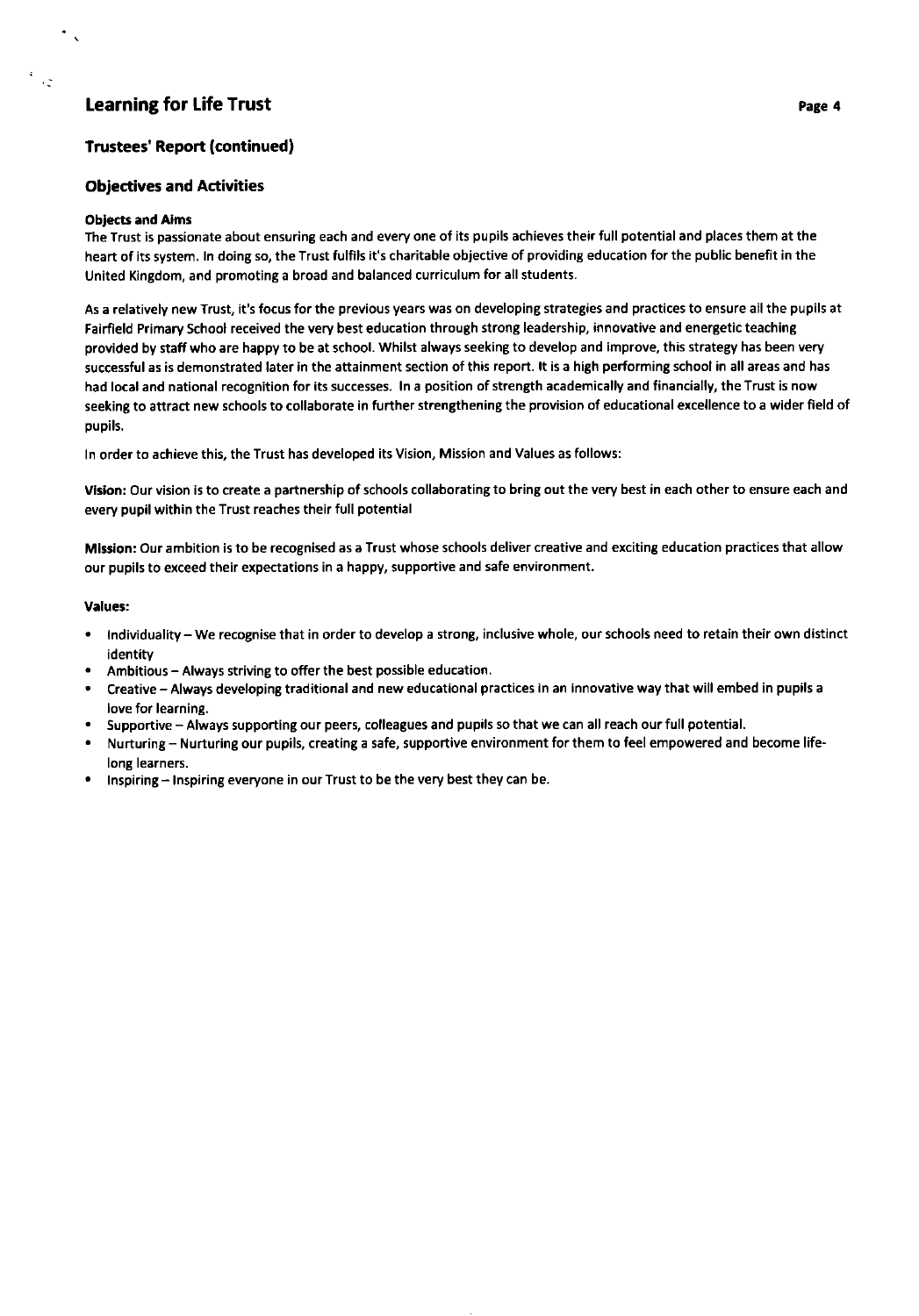## Trustees' Report (continued!

#### **Objectives, Strategies and Activities**

With such stability and strength in the Trust, the platform is in place to allow it to move towards achieving its vision. A clear improvement plan and road map which sets out the key activities and targets for the Trust is in place. Achievement of these strategic objectives will allow the Trust to develop, including developing capacity for growth, ensuring strong leadership and governance across the Trust, alongside always seeking to improve the educational provision within.

The key strategic obiectives for the Trust are :

- 1 Continually improve quality of provision from all schools within the Trust
- 2 Support excellent standard of teaching and learning
- 3 Ensure strong leadership and governance across the Trust
- $4$  Ensure MAT stability and develop future growth through new partnerships
- 5 To build a strong infrastructure which will ensure a financially viable and sustainable MAT

These strategic objectives are cascaded down to the school to implement in accordance with it's own School Improvement Plan which is created by its Senior Leadership Team and Local Governing Body. This Plan provides for the school's key priorities over the next 3 years.

Despite the year presenting it's challenges, the Trust and School have continued to pursue these objectives, working together to ensure pupils continued to receive excellent teaching and learning. With a commitment to the continuous professional development and wellbeing of all staff, along with a flexible governance support structure, the Trust was able to support the school in maintaining an exceptional performance.

The Trust was particularly proud that under it's executive's strong leadership, Fairfield Primary School became the local hub, ensuring the continuation ofeducation to the children of local key workers; when the schools welcomed the return of additional pupils, Fairfield Primary School continued to support the other local schools throughout the year. This has nurtured a stronger relationship with local schools which may provide the foundations for future MAT growth,

Seeing and experiencing the benefits of collaborative working during the year, the Trust remains committed to growing a partnership of schools. ln preparation for this, the Trust has strengthened its governance structures and procedures; it is also commencing a recruitment campaign to attract additional Trustees to enhance the existing skill set and expand Trustee capacity.

The Trust has already in place a strong and robust infrastructure which will ensure a financially viable and sustainable Trust. The oversight of the finances has been enhanced by establishing an Audit & Risk committee, a subcommittee of the Trustee Board; this committee meets to review trust funds, budgeting and spends as well as reviewing and managing trust risks.

#### Public Benefit

The Trustees have given consideration to the charity commission's general guidance on public benefit and in particular to its supplementary guidance on education. The Trustees confirm that they have complied with the duty in Section 17(5) of the Charities Act 2011 to have due regard to the Charity Commission's general guidance on public benefit in exercising their powers or duties. They have referred to this guidance when reviewing the Academy's aims and objectives and in planning its future activities.

The Trust's obiective is to advance for the public benefit education in this area, in particular, developing a school offering <sup>a</sup> broad and balanced curriculum which helps all students to fulfil their potential.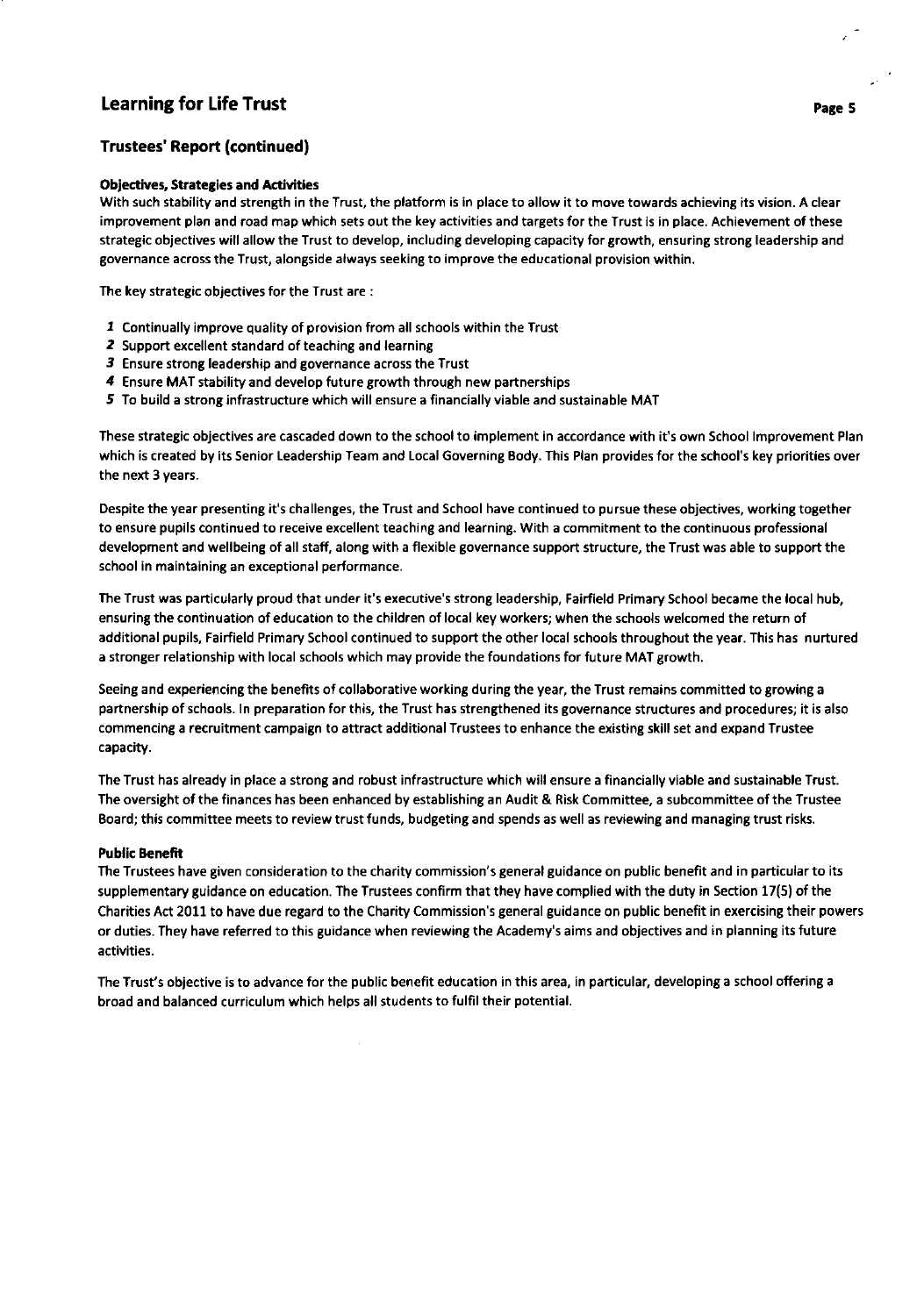## Trustees' Report (continuedl

## Strategic Report

 $\bullet$ 

## Achievements and Performance

## Strategic objective 1 - Quality of provision

## Key Academic Performance Indicators - FAIRFIELD PRIMARY SCHOOL

The Trust has supported the school through a challenging year of unprecedented national issues. Despite the compulsory closure to schools, Fairfield was able to not only provide an effective home learning provision, but encouraged the returning of children to the classroom as soon it was allowed to do so. Due to this approach and support, pupil outcomes remain high. All formal assessments for the 2019/20 academic year were cancelled but teacher assessments are provided in their absence.

|                                                  | <b>Pupils Achieving Expected</b>        |                                         | <b>Pupils Achieving Higher</b>          |                                         |
|--------------------------------------------------|-----------------------------------------|-----------------------------------------|-----------------------------------------|-----------------------------------------|
|                                                  | <b>School KS1</b><br><b>Result (TA)</b> | <b>School KS2</b><br><b>Result (TA)</b> | <b>School KS1</b><br><b>Result (TA)</b> | <b>School KS2</b><br><b>Result (TA)</b> |
| <b>Reading</b>                                   | 83.0%                                   | 97%                                     | 28%                                     | 63%                                     |
| <b>Writing</b>                                   | 83.0%                                   | 100%                                    | 23%                                     | 48%                                     |
| Spelling, Punctuation and Grammar                |                                         | 100%                                    |                                         | 63%                                     |
| <b>Mathematics</b>                               | 83.0%                                   | 97%                                     | 28%                                     | 49%                                     |
| <b>Reading, Writing and Mathematics combined</b> | 83.0%                                   | 95%                                     | 17%                                     | 37%                                     |

| Year 1 Phonics Screening Results 2020 | Pupils meeting the expected standard |
|---------------------------------------|--------------------------------------|
| School results (TA)                   | 189%                                 |

#### EARLY YEARS DATA

|                                                | % of pupils |
|------------------------------------------------|-------------|
| <b>Listening &amp; Communication</b>           | 84          |
| <b>Understanding</b>                           | 82          |
| <b>Speaking</b>                                | 80          |
| <b>Reading</b>                                 | 84          |
| <b>Writing</b>                                 | 82          |
| <b>Number</b>                                  | 86          |
| <b>Space, Shape &amp; Measure</b>              | 86          |
| <b>Moving &amp; Handling</b>                   | 88          |
| <b>Health &amp; Self-Care</b>                  | 88          |
| <b>Self-Confidence &amp; Awareness</b>         | 84          |
| <b>Managing Feelings &amp; Behaviours</b>      | 84          |
| <b>Making Relationships</b>                    | 84          |
| <b>People &amp; communities</b>                | 88          |
| <b>The World</b>                               | 86          |
| <b>Technology</b>                              | 90          |
| <b>Exploring and using media and materials</b> | 86          |
| <b>Being Imaginative</b>                       | 86          |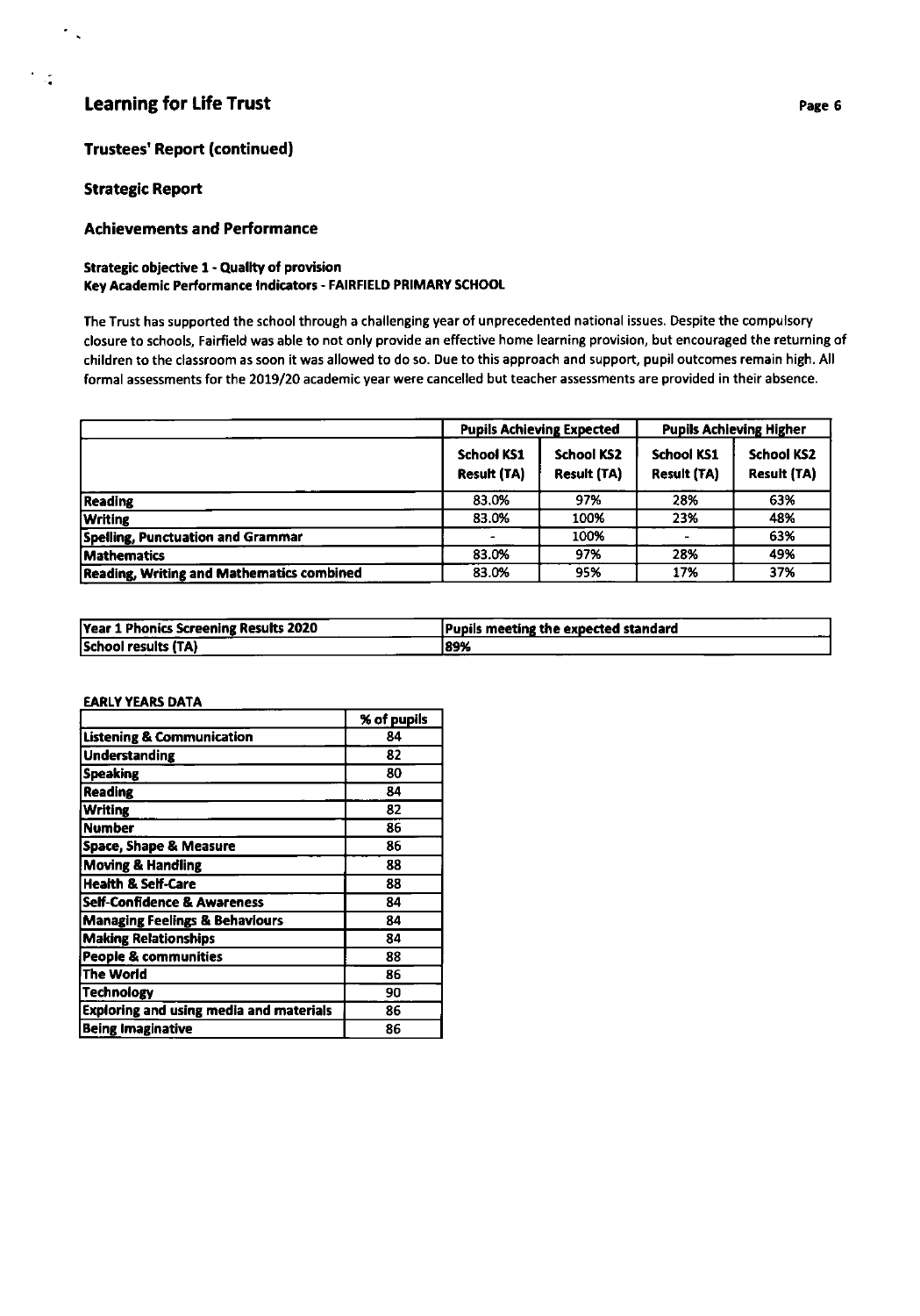## Trustees' Report (continuedf

## Strategic objective 2 - Support of excellent standard of teaching and learning

To ensure that standards are continually assessed, the Trust requires its schools to operate a rigorous programme of monitoring activities. It also encourages schools and LGBs to reflect upon their performances and develop SMART development plans.

ln Fairfield Primary School, these activities are undertaken by the Headteacher and other members of the senior leadership team and middle leaders. Despite the disruption to the 2019/20 academic year, many successful monitoring and moderation activities took place and the school's self-evaluation remains at 'good' or 'outstanding' in all areas. The school has continued to strive towards achieving its vision through successful delivery of its school improvement aims.

Fairfield Primary school responded swiftly and effectively to the challenges of compulsory closure and transitioned effectively into an online learning provision, providing effective training to all staff. With the support of the Trust, the school continues to develop ways to adapt their teaching and learning provision to work effectively through either a physical or virtual medium.

#### Strategic objective 3 - Ensure strong leadership and governance

During 2020, the executive lead ofthe Trust, established Fairfield as the local hub forthe children of primary and secondary key workers; when schools re-opened to additional pupils, Fairfield continued to provide support to local schools. Through strong and effective leadership the pupils within Fairfield continued to receive an excellent education from staff who reported on feeling secure and appreciated. The Trust provided the leadership team with support during this time, adapting governance practices to remain dynamic and responsive to the changing environment.

To further strengthen governance and prepare for future expansion, the Trust board has implemented a clear separation between trustees and the LGB developing a reporting structure which is supportive but retains oversight of governance. In order to make the work ofthe LGB more effective and adaptable, the committee functions have also been removed ensuring all governors are kept fully abreast of governing business.

To prepare for future expansion, the Trust board has also established a Audit & Risk committee to ensure robust oversight of financial procedures, policy and protocols along with the management of risk.

Both the Trust board and LGB have engaged in NGA training in order to strengthen and develop performance.

#### Strategic objective 4 - MAT stability and growth

ln line with its renewed vision and strategy, the Trust has recently engaged in productive meetings with local schools to explore growth options. Whilst the growth of the Trust has been inhibited by recent restrictions on school/trust operations the Trust board has a clear growth plan for 2020/21. As the Trust Board continues to strengthen its capacity and capability, along with refining its policies and procedures, it continues the strategy of supporting Fairfield Primary School to provide educational excellence in order that it can in turn support other academies and schools further strengthening local relationships.

#### Strategic objective 5 - Ensuring financially viable and sustainable trust

The Trust remains in a strong financial position and has had a long track record of secure and stable finances. The Trust continues to work towards developing and monitoring a s-year strategic financial plan with a financial structure allowing for sustainable growth. Plans also include wider financial areas including estates management and maintenance, ICT improvements and staff wellbeing. The Trust was successful in its application to the 2019/20 Condition lmprovement Fund (ClF) for one of two applications made. Works to replace a Victorian ceiling and roof will commence at Fairfield Primary school within the 2020/21 academic year. The Trust has further plans to submit bids in relation to high priority works within Fairfield Primary School.

#### **Going Concern**

After making appropriate enquiries, the board of trustees has a reasonable expectation that the Trust has adequate resources to continue in operational existence for the foreseeable future. For this reason it continues to adopt the going concern basis in preparing the financial statements. Further details regarding the adoption of the going concern basis can be found in the Statement of Accounting Policies.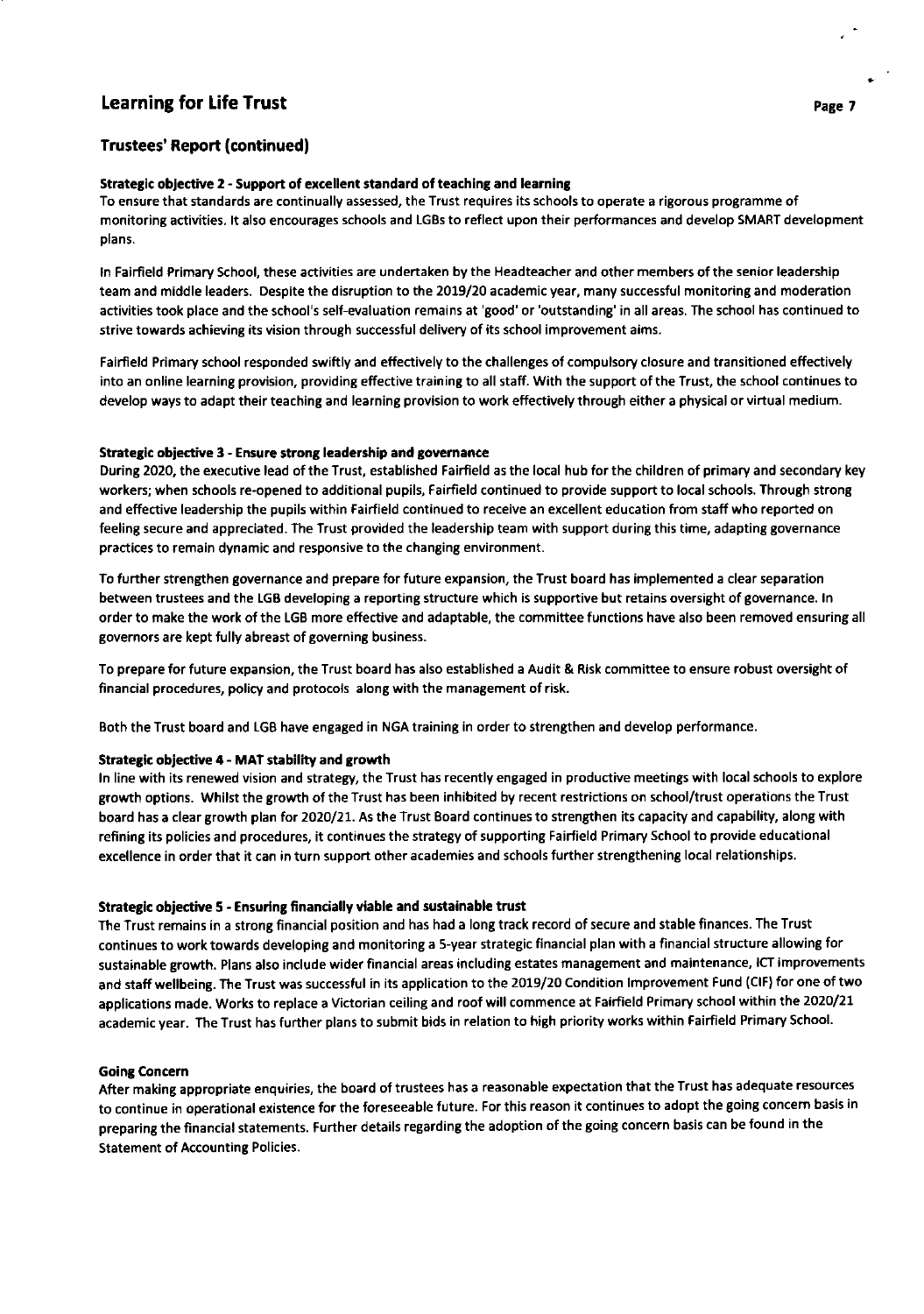## Trustees' Report (continuedl

## Financial Review

### Financial Review

 $\mathbf{r}$ 

The Academy Trust's accounting period is 01 September 2019 to 31 August 2020.

During the period under review, the majority of the Trust's income was obtained from the DfE in the form of recurrent grants, the use of which was restricted to the Trust's educational activities. The grants received during the accounting period and the associated expenditure are shown as restricted funds in the Statement of Financial Activities.

During the year, the Trust received total revenue funding for Charitable activities of £1,715,293, of which £1,244,590 was from the DfE in the form of GAG funding {73%).

Revenue expenditure was £1,888,773, of which staffing is the main area of cost at £1,469,234 (78%).

### Reserves Policy

At the end of the period the trustees were holding £102,775 in restricted general funds (GAG £94,394) and £264,816 in unrestricted funds, which are within DfE guidelines. The trustees review the level of reserves annually as part of its budget planning cycle, and aims to carry forward a prudent level of resources from General Annual Grant as a contingency for future unforeseen circumstances, and as contributions towards future capital improvement programmes.

### **Funds in Deficit**

The Trust holds a deficit on the local government pension scheme of £1,338,000. In the event of the closure of Fairfield Primary School, this deficit would be met by the DfE.

### **Investment Policy**

ln a period of financial uncertainty and historically low interest rates, the Trust's policy has been to maximise liquidity and minimise risk. This policy will be kept under review.

## Principal Risks and Uncertainties

The Trust is operating in a period of considerable financial uncertainty with regard to public funding and global issues and is managing this risk through long term financial planning, appropriate governance and robust financial management and monitoring.

### Financial and Risk Management Objectives and Policies

The Trustees are responsible for the management of the risks the Trust is exposed, and have undertaken a review of risks associated with its activities. The major risks that have been identified are recorded on the Trust's Risk Register, with appropriate mitigation measures. The Audit & Risk committee monitor progress on a termly basis.

### **Principal Funding Sources**

The majority of the Trust's income is obtained from the Education and Skills Funding Agency (ESFA) and the Local Authority in the form of grants, the use of which is restricted to particular purposes.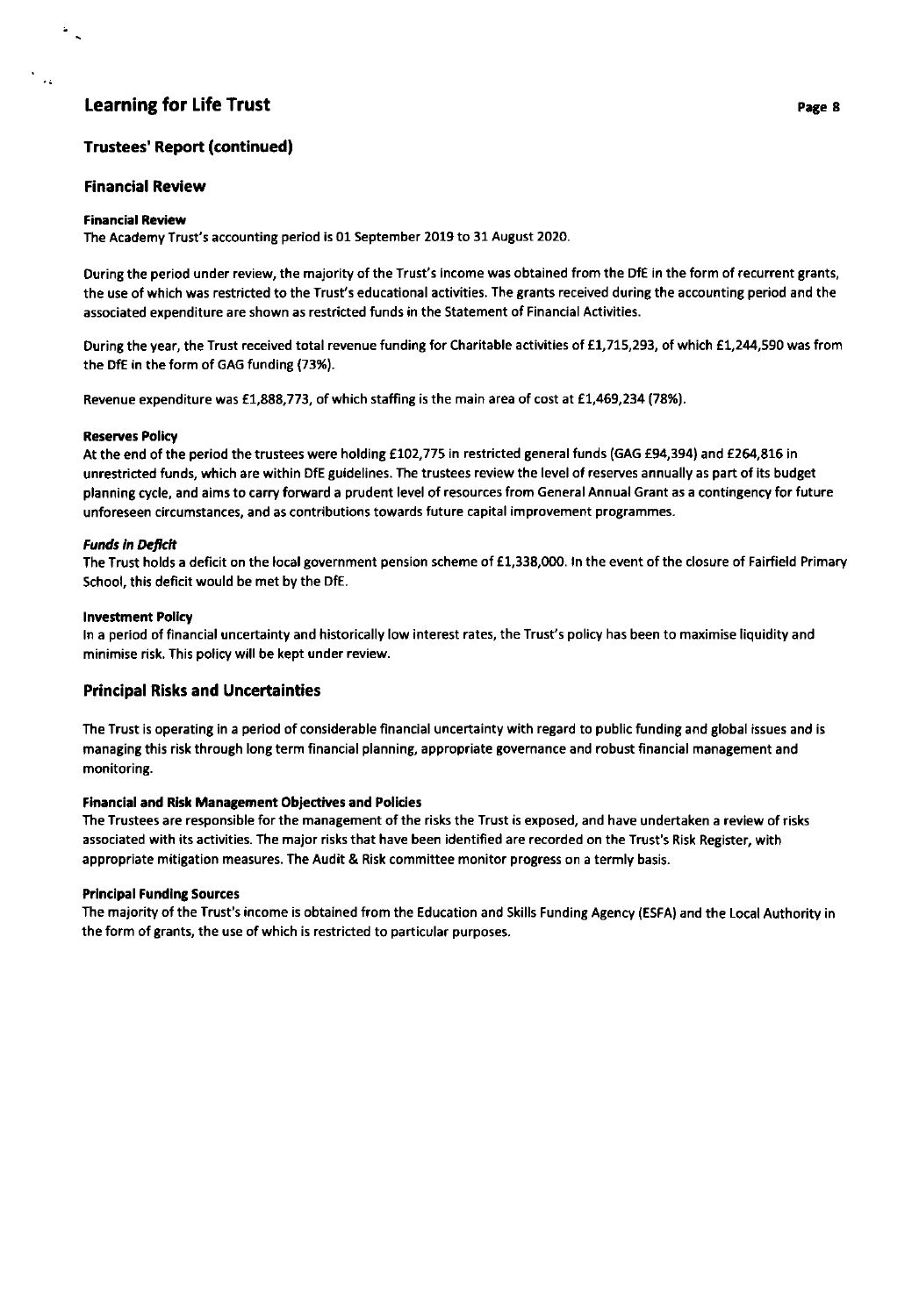## Trustees' Report (continued)

## Fundraising

The Trust does not engage with professional fundraisers to undertake any fundraising activities on its behalf. The Trust from time to time carries out minor level fundraising activity to raise funds for the Trust whereby students seek voluntary donations from parents and the local community.

## Plans for Future Periods

The educational landscape is changing at an unprecedented pace, however, the Trust will be unswerving in the pursuit of its vision to ensure every child reaches their full potential. The Trust passionately believes that strong local collaboration between schools will enhance the educational provision to all children and plans are in place to pursue this attracting high quality leaders, teachers and support staff to support to deliver this vision.

We will continue to develop and form relationships with local schools in line with our growth plans ensuring that our vision and values remain at the heart of decisions.

## Auditor

lnsofar as the trustees are aware:

- . there is no relevant audit information of which the charitable company's auditor is unaware: and
- . the trustees have taken all steps that they ought to have taken to make themselves aware of any relevant a udit information and to establish that the auditor is aware of that information.

The Trustees' report, incorporating a strategic report, was approved by order of the members of the board of trustees and signed on its behalf by:

Mrs V Bennett Chair of Trustees

 $|S|$ 01/2 $|$   $\frac{S}{S}$   $\frac{S}{S}$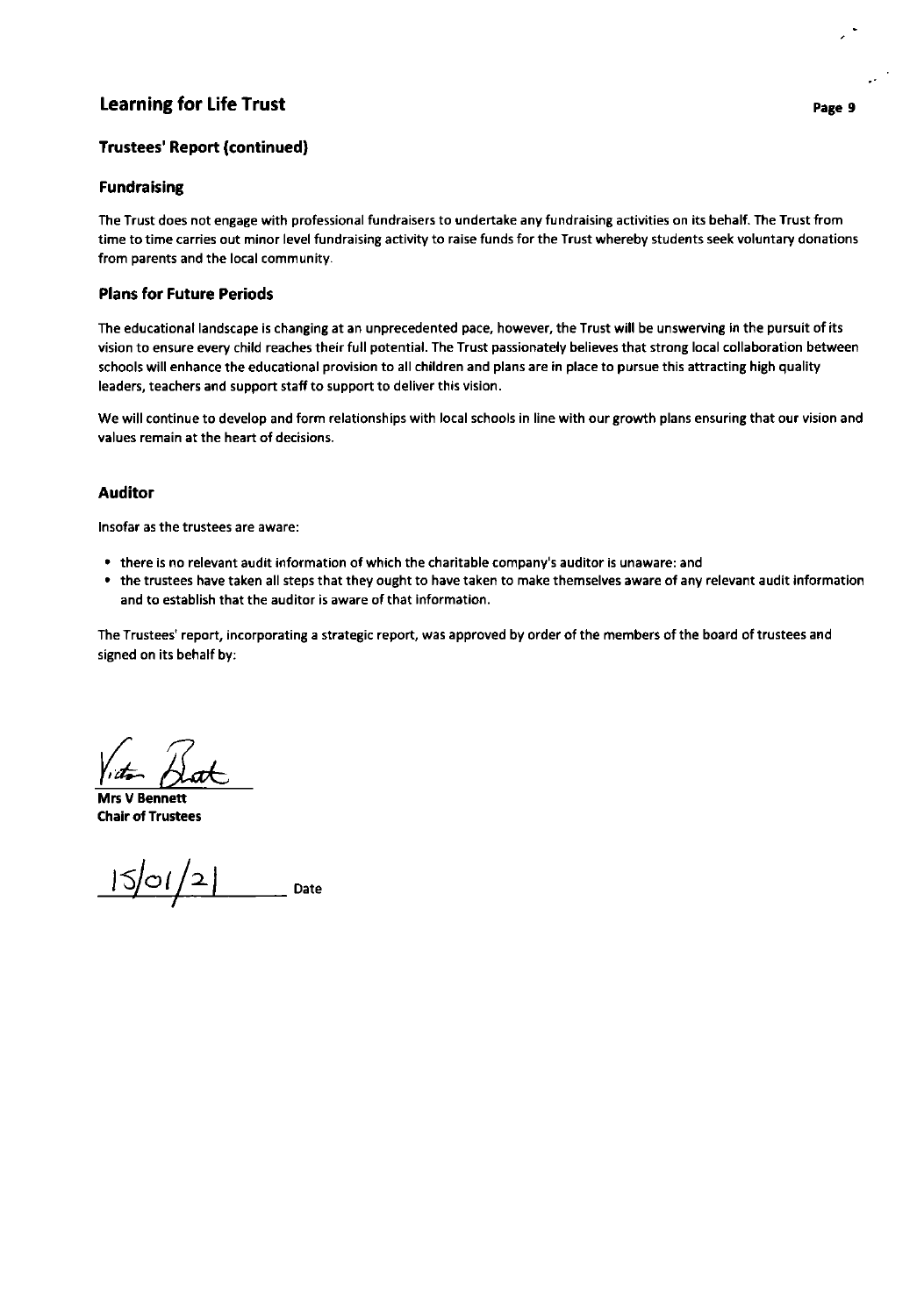## **Governance Statement**

#### Scope of Responsibillty

As Trustees, we acknowledge we have overall responsibility for ensuring that the Learning for Life Trust has an effective and appropriate systems of control, financial and otherwise, However such a system is designed to manage rather than eliminate the risk of failure to achieve business obiectives, and can provide only reasonable and not absolute assurance against material misstatement or loss.

As Trustees, we have reviewed and taken account of the guidance in DfE's Governance Handbook and competency framework for governance. This information has been shared with all layers of governance and it informs the planning, recruitment and decision making processes within the Trust.

The Board of Trustees has delegated the day-to-day responsibility to the Head teacher of Fairfield primary School, as accounting officer, for ensuring financial controls conform with the requirements of both propriety and good financial management and in accordance with the requirements and responsibilities assigned to it in the funding agreement between the Learning for Life Trust and the Secretary of State for Education.

Governors are also responsible for reporting to the Board of Trustees any material weaknesses or breakdowns in internal control.

#### **Governance**

The information on governance included here supplements that described in the Trustees' report and in the Statement of Trustees' Responsibilities.

The Eoard of Trustees formally met seven times during the year with three additional meetings and one Annual General Meeting. This allowed Trustees to maintain a strong financial and performance oversight of the Trust whilst working on development plans. Each trustee meeting is preceded by a meeting of the newly established Finance and Audit committee.

Attendance during the year at meetings of the Trustee body was as follows:

| <b>Trustee</b> | <b>Meetings</b><br>attended | Out of a<br>possible |
|----------------|-----------------------------|----------------------|
| Mrs V Bennett  |                             |                      |
| Mr O Nicols    |                             |                      |
| Mr A Cooney    | 6                           | 7                    |
| Mr C Smith     | 6                           | 7                    |
| Mr C Steele    |                             |                      |

Attendance during the year at meetings of the Schools' Local Governing Body Meetings was as follows:

|                          | %          |
|--------------------------|------------|
| <b>School</b>            | Attendance |
| Fairfield Primary School | 88         |

Page 10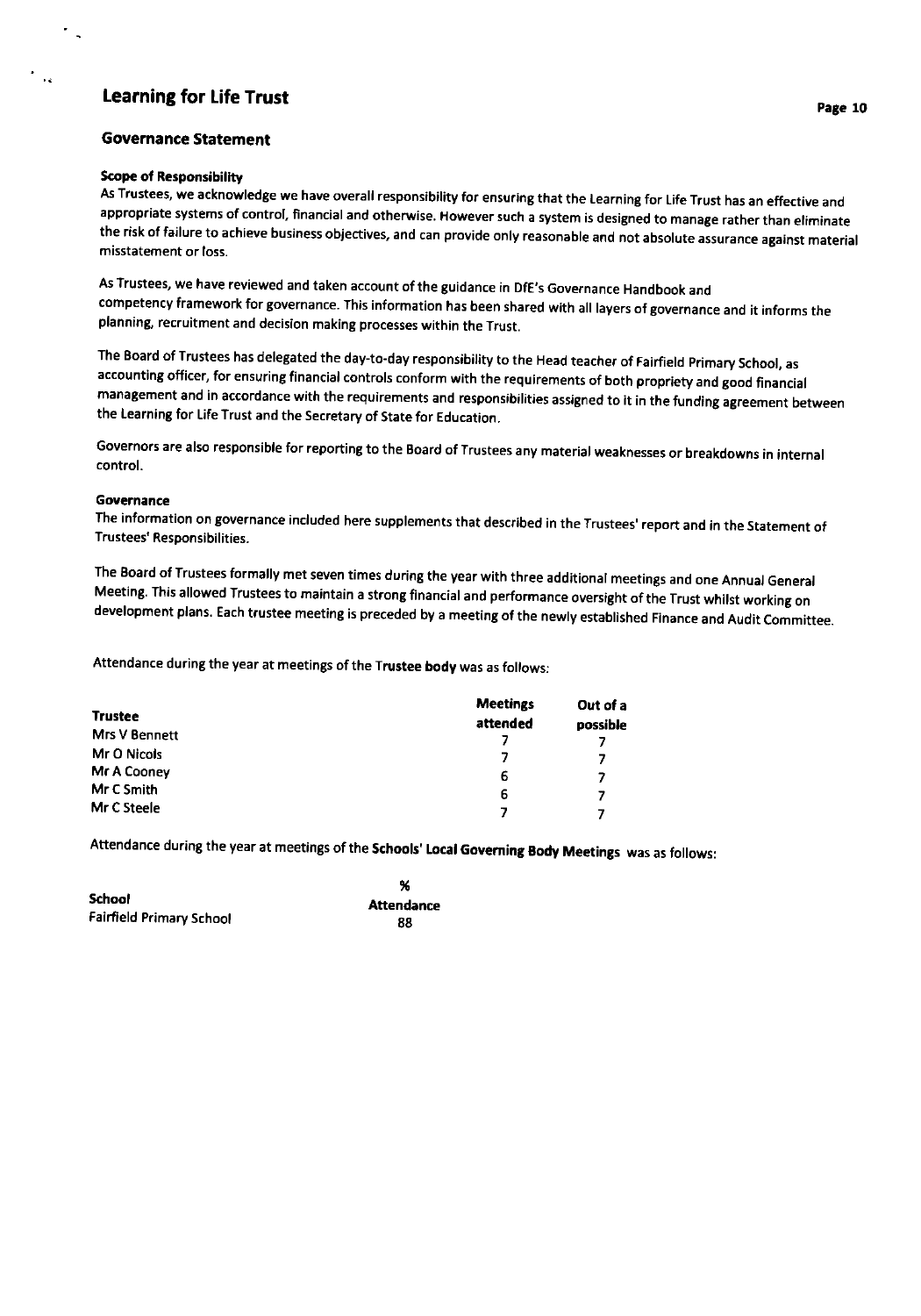## Governance Statement (continued)

## Governance Review

- The Trust board members now sit solely on the Trust board to give clear separation in the layers of governance.
- . New chairs have been appointed to both the Trust board and the Local Governing Body.
- . Along with a review of the vision and mission, the Trust have reviewed key policy and procedures within the Trust as part of its improvement plans.
- . The board use high-quality performance data passed from the school via a clear communication channel to assess the effectiveness of Trust performance.
- . The trust board have engaged in an National Governance Association (NGA) training programme to review performance, capacity and capability. This programme is ongoing.
- . The Trust has engaged in self evaluation activities and the newly appointed chair is undertaking the chair's development programme provided bY the NGA.
- The Trust has identified that in order to support Trust expansion, greater Trustee capacity is required. The Trust is now therefore embarking on a targetted recruitment campaign to ensure all areas highlighted in the competency framework are covered.
- The LGB have removed the committee structure to focus on linked school governors leading to improvements in coverage, support and accountability.

## Review of Value for Money

As accounting officer, the Headteacher has responsibility for ensuring that the Trust delivers good value in the use of public resources. The accounting officer understands that value for money refers to the educational and wider societal outcomes achieved in return for the taxpayet resources received.

The accounting officer considers how the Trust's use of its resources has provided good value for money during each academic year, and reports to the Board of Trustees where value for money can be improved, including the use of benchmarking data where appropriate. The accounting officer for the Trust has delivered improved value for money during the year by:

- . As a high proportion of the schools revenue expenditure is spent on staff, the school undertakes an annual review of its curriculum offer and its staffing requirements to ensure it is appropriate for the size of school.
- . Condition lmprovement Fund contracts are tendered via Day Cummins with specialist knowledge for the CIF projects The tender process complies with the Trusts finance policy and public procurement regulations.
- All school Service level agreements reviewed annually to ensure best value for money.

## The Purpose of the System of Internal Control

The system of internal control is designed to manage risk to a reasonable level rather than to eliminate all risk of failure to achieve policies, aims and objectives. lt can therefore only provide reasonable and not absolute assurance of effectiveness The system of internal control is based on an on-going process designed to identify and prioritise the risks to the achievement of Academy Trust policies, aims and objectives, to evaluate the likelihood of those risks being realised and the impact should thev be realised, and to manage them efficiently, effectively and economically. The system of internal control has been in place in Learning for Life Trust for the period 01 September 2019 to 31 August 2020 and up to the date of approval of the annual report and financial statements.

## Capacity to Handle Risk

The Trustees has reviewed the key risks to which the Trust is exposed together with the operating, financial and compliance controls that have been implemented to mitigate those risks. The Trustees are of the view that there is a formal on-going process for identifying, evaluating and managing the Trust's significant risks that has been in place for the period 01 September 2019 to 31 August 2O2O and up to the date of approval of the annual report and financial statements This process is regularly reviewed by the Trustees.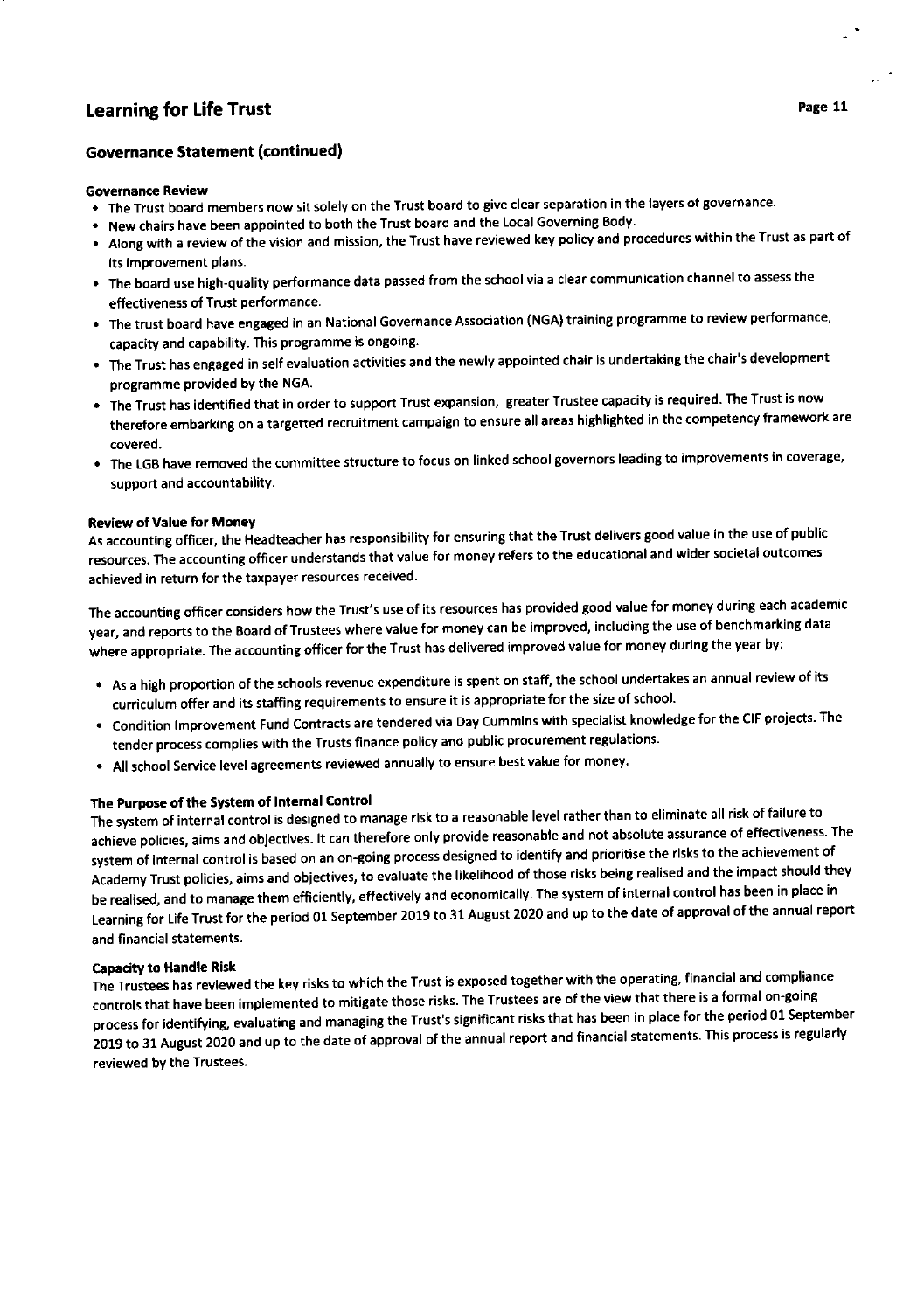$\mathcal{P}_{\mathcal{A},\mathcal{A}}$ 

 $\mathcal{C}_{\mathcal{A}}$ 

## Governance Statement (continued)

## The Risk and Control Framework

The Trust's system of internal flnancial control is based on a framework of regular management information and administrative procedures including the segregation of duties and a system of delegation and accountability. ln particular it includes:

- . comprehensive budgeting and monitoring systems with an annual budget and monthly financial reports which are reviewed and agreed by the board of trustees;
- . regular reviews by the Fina nce an d Audit com mittee of reports which in dicate financial performance against the forecasts and of major purchase plans, capital works and expenditure programmes;
- . setting targets to measure financial and other performance;
- . clearly defined purchasing (asset purchase or capital investment) guidelines;
- delegation of authority and segregation of duties;
- . identification and management of risks.

#### lnternal Scrutiny

The Trust has considered the need for a specific internal audit function and has decided not to appoint an internal auditor.

For the year ended 31 August 2020 a peer review was performed by the headteacher from another Trust. The peer reviewer was independent of the Trust and looked at the risk management procedures and other controls. ln addition, the Trust have appointed Saint and Co the external auditor, to perform an additional programme of works on the internal financial controls.

The Trust are aware of the revised FRC Ethical Standard for auditors which states that a firm providing external audit to an entity shall not also provide internal audit services to it. The internal scrutiny function is currently been reviewed for next year to allow for a compliant arrangement to be put in place.

The external auditor's role includes giving advice on financial matters and performing a range of checks on the Trust's financial systems. ln particular the checks carried out in the current period included:

- . testing of payroll systems
- . testing of purchase systems
- . testing of control account/ bank reconciliations

On a termly basis, the auditor reports to the board of trustees on the operation of the systems of control and on the discharge of the board of trustees' financial responsibilities.

The external auditor has delivered their schedule of works as planned and any recommendations have been considered.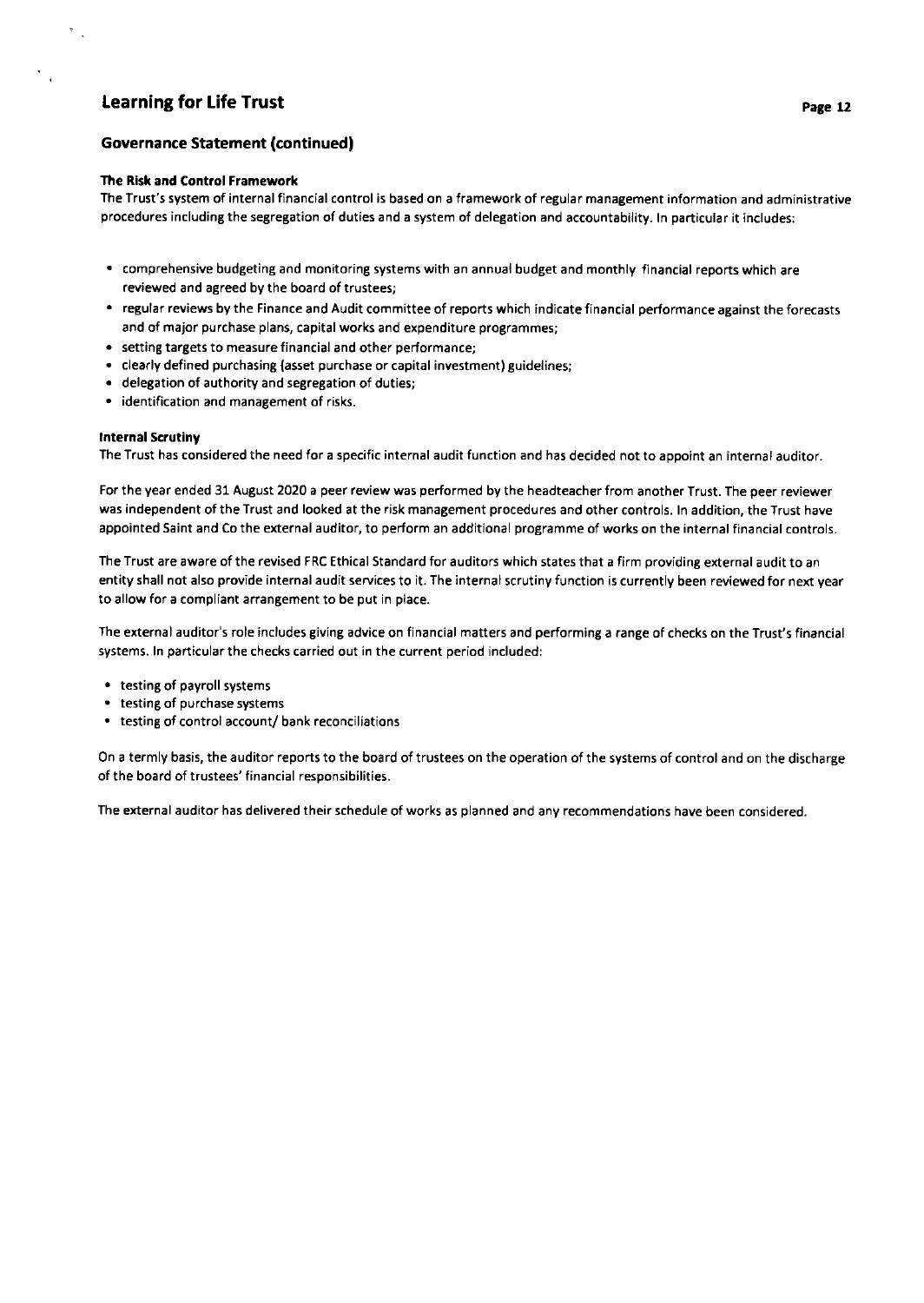## Governance Statement (continued)

#### **Review of Effectiveness**

As accounting officer, the Head has responsibility for reviewing the effectiveness of the system of internal control. During the year in question the review has been informed by:

- the work of the internal auditor / reviewer
- . the work of the externalauditor;
- the financial management and governance self-assessment process;
- . the work of the executive managers within the Trust who have responsibility for the development and maintenance of the internal control framework.

The Accounting Officer has been advised of the implications of the result of their review of the system of internal control by the Resources Committee and a plan to address weaknesses and ensure continuous improvement of the system is in place.

Approved by order of the members of the Trustee Body and signed on its behalf by:

Victor B

Chair of Trustees

Mr C Steele Accounting Officer

 $^{\prime}$  2  $_{\rm 0}$   $_{\rm 0}$   $_{\rm 0}$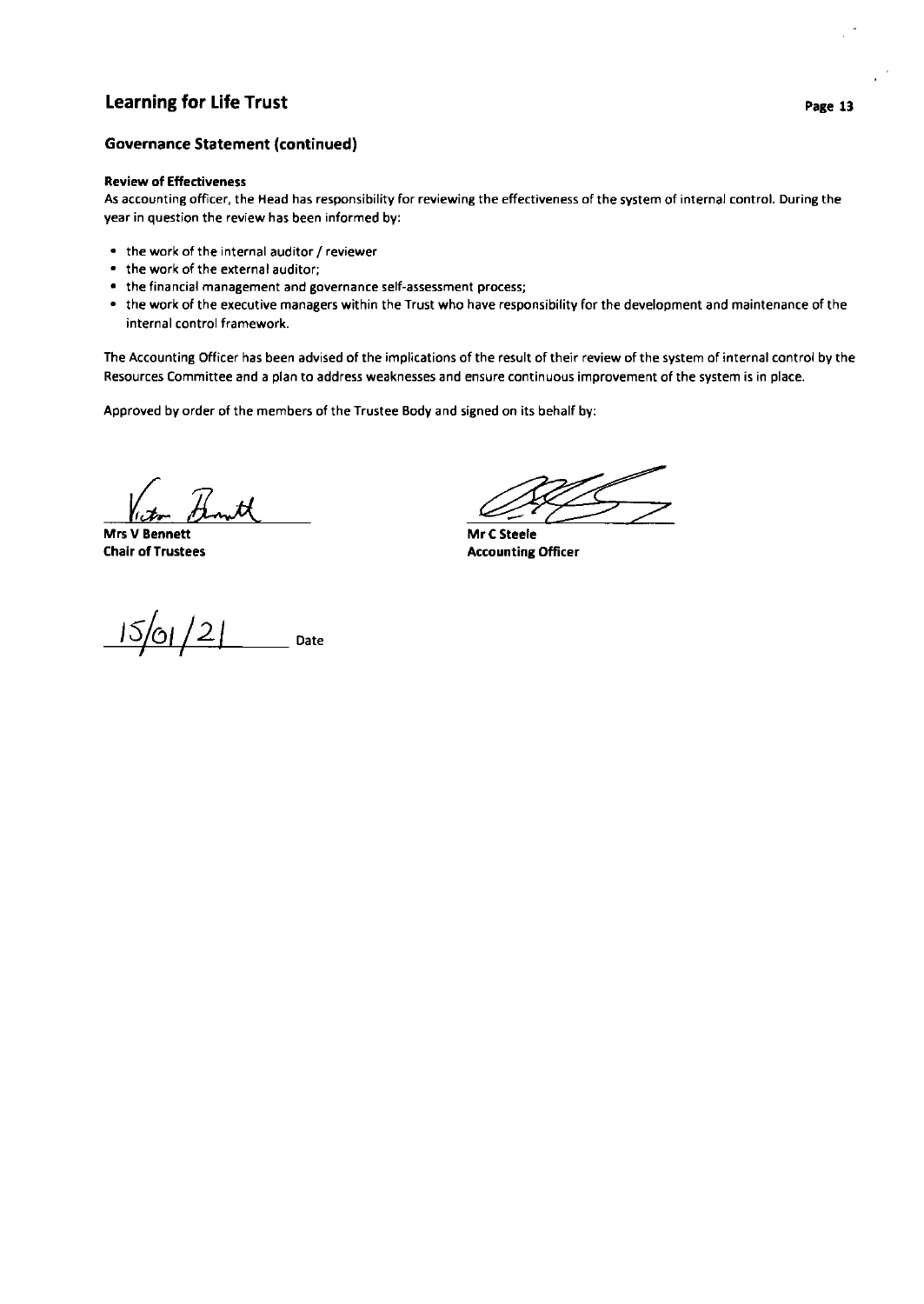## Statement on Regularity, Propriety and Compliance

As accounting officer of Learning for Life Trust I have considered my responsibility to notify the Trust board oftrustees and the Education and Skills Funding Agency (ESFA) of material irregularity, impropriety and non-compliance with terms and conditions of funding received by the Trust, under the funding agreement in place between the Trust and the Secretary of State for Education, As part of my consideration I have had due regard to the requirements of the Academies Financial Handbook 2019.

I confirm that I and the Trust board of trustees are able to identify any material irregular or improper use of all funds by the Trust, or material non-compliance with the terms and conditions of funding under the Trust's funding agreement and the Academies Financial Handbook 2019.

I confirm that no instances of material irregularity, impropriety or funding non-compliance have been discovered to date. lf any instances are identified after the date of this statement, these will be notified to the board oftrustees and ESFA,

 $B$ 

Mr C Steele **Accounting Officer**  $/5$  /1/2/ Date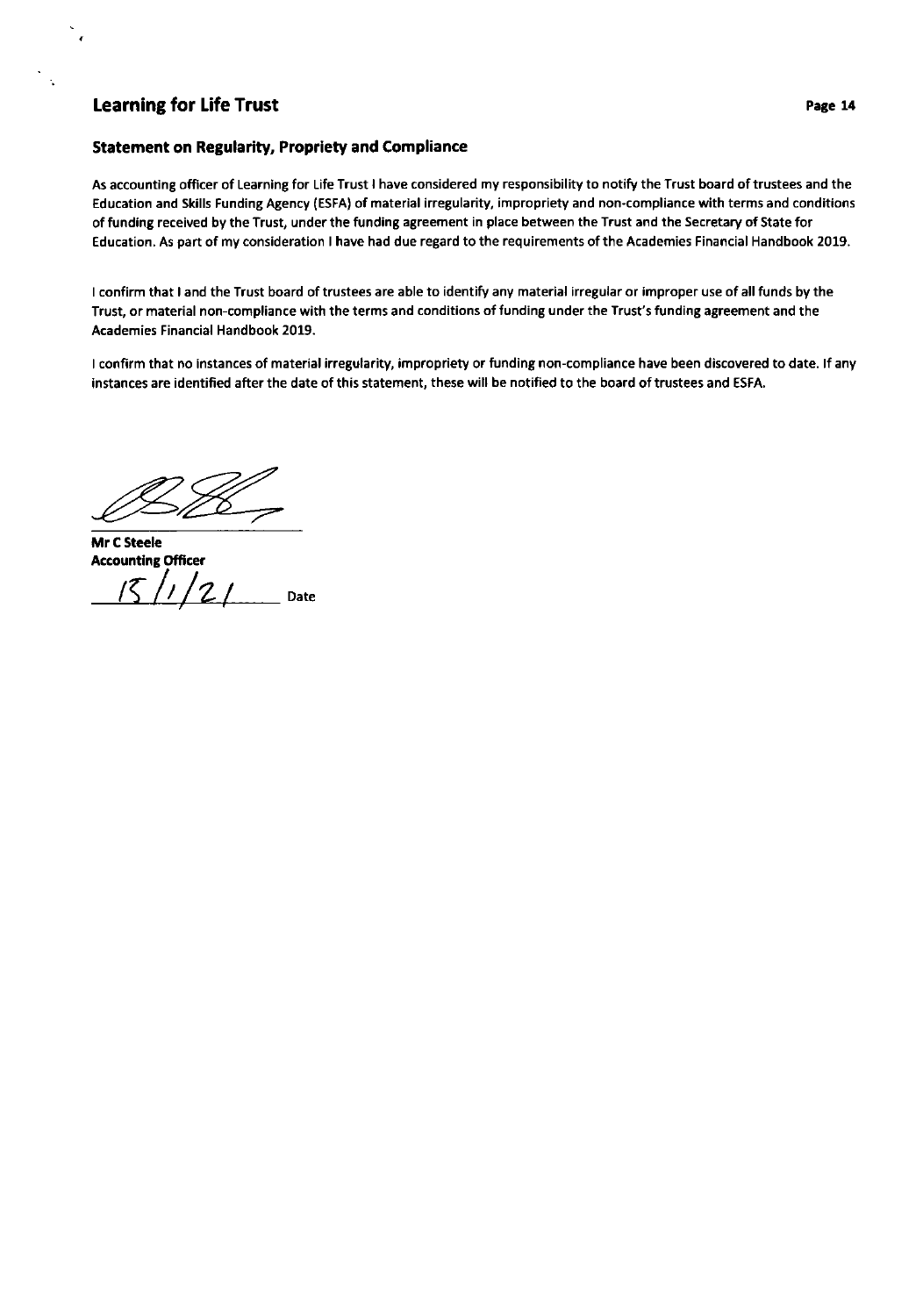## Statement of Trustees' Responsibilities

The trustees (who are also the directors of the charitable company for the purposes of company law) are responsible for preparing the Trustees' Report and the financial statements in accordance with the Academies Accounts Direction published by the Education & Skills Funding Agency, United Kingdom Accounting Standards (United Kingdom Generally Accepted Accounting Practice) and applicable law and regulations.

Company law requires the trustees to prepare financial statements for each financial year. Under company law, the trustees must not approve the financial statements unless they are satisfied that they give a true and fair view of the state of affairs of the charitable company and of its incoming resources and application of resources, including its income and expenditure, for that period. ln preparing these financial statements, the trustees are required to:

- . select suitable accounting policies and then apply them consistently
- . observe the methods and principles in the Charities SORP 2019 and the Academies Accounts Direction 2079 to 2O2O
- . make judgments and accounting estimates that are reasonable and prudent
- . state whether applicable UK Accounting Standards have been followed, subject to any material departures disclosed and explained in the financial statements
- . prepare the financial statements on the going concern basis unless it is inappropriate to presume that the charitable company will continue in business.

The trustees are responsible for keeping adequate accounting records that are sufficient to show and explain the charitable company's transactions and disclose with reasonable accuracy at any time the financial position of the charitable company and enable them to ensure that the financial statements comply with the Companies Act 2006. They are also responsible for safeguarding the assets of the charitable company and hence for taking reasonable steps for the prevention and detection of fraud and other irregularities,

The trustees are responsible for ensuring that in its conduct and operation the charitable company applies financial and other controls, which conform with the requirements both of propriety and of good financial management. They are also responsible for ensuring grants received from ESFA,/DfE have been applied for the purposes intended.

The trustees are responsible for the maintenance and integrity of the corporate and financial information included on the charitable company's website. Legislation in the United Kingdom governing the preparation and dissemination of financial statements may differ from legislation in other jurisdictions.

Approved by order of the members of the Board of Trustees and signed on its behalf by: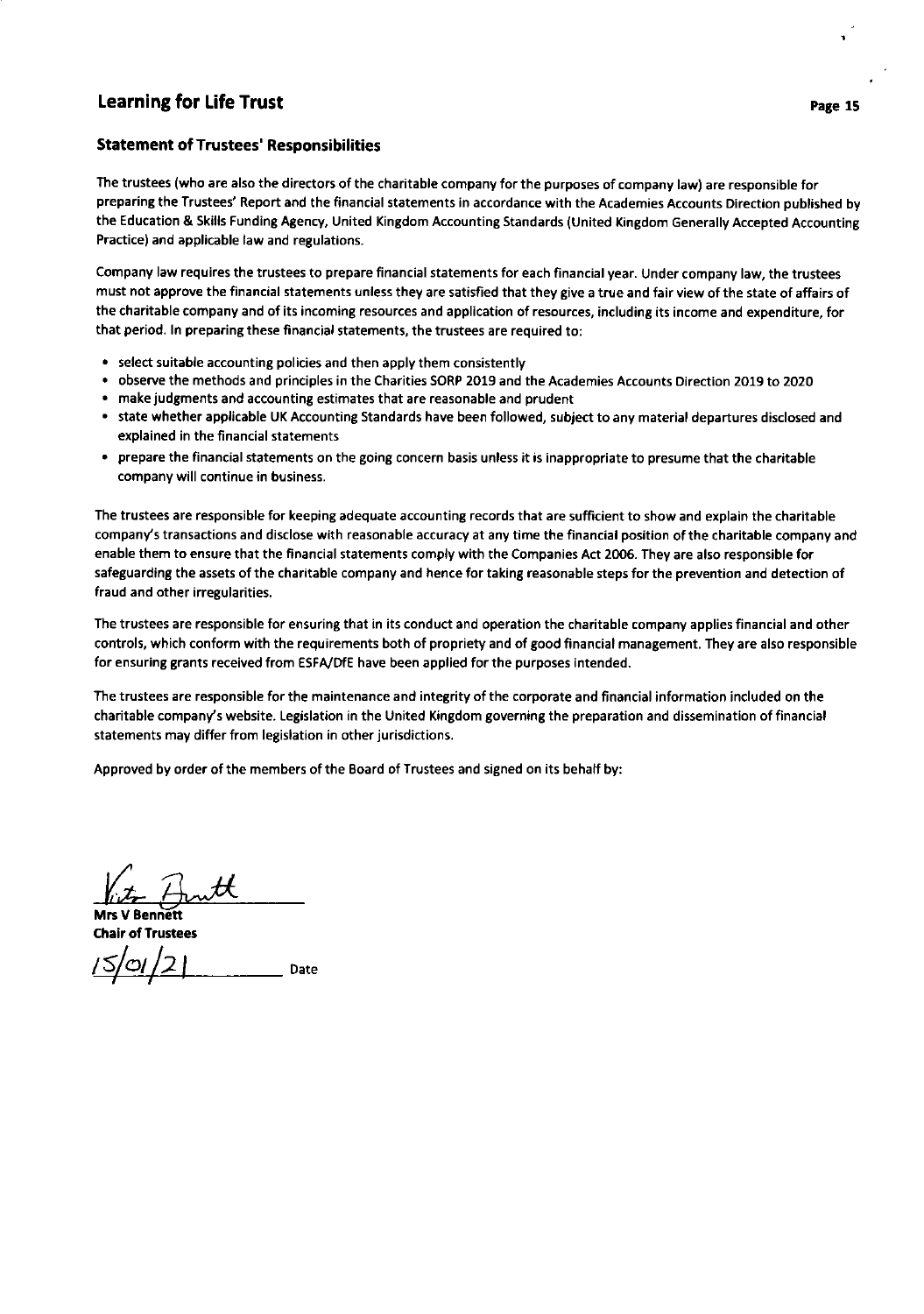## Independent Auditor's Report on the Financial Statements to the Members of the Learning for Life Trust

#### **Opinion**

we have audited the financial statements of Learning for Life Trust for the year ended 31 August 2020 which comprise the Statement of Financial Activities, the Balance Sheet, the Cash Flow Statement and notes to the financial statements, including a summary of significant accounting policies, The financial reporting framework that has been applied in their preparation is applicable law and United Kingdom Accounting standards, including FRs 102 The Financial Reporting Standard applicable in the UK and Republic of lreland (United Kingdom Generally Accepted Accounting Practice).

ln our opinion the financial statements:

- . give a true and fair view of the state of the charitable company's affairs as at 3l August 2020 and of its incoming resources and application of resources, including its income and expenditure, for the year then ended;
- . have been properly prepared in accordance with United Kingdom Generally Accepted Accounting Practice;
- . have been prepared in accordance with the Companies Act 2006; and
- . have been properly prepared in accordance with the charities soRP 2019 and Academies Accounts Direction 2019 to 2020.

#### **Basis for opinion**

We conducted our audit in accordance with International Standards on Auditing (UK) (ISAs (UK)) and applicable law. Our responsibilities under those standards are further described in the Auditor's responsibilities for the audit of the financial statements section of our report. We are independent of the charitable company in accordance with the ethical requirements that are relevant to our audit of the financial statements in the UK, including the FRC's Ethical Standard, and we have fulfilled our other ethical responsibilities in accordance with these requirements. We believe that the audit evidence we have obtained is sufficient and appropriate to provide a basis for our opinion.

#### Conclusions relating to going concern

We have nothing to report in respect of the following matters in relation to which the ISAs (UK) require us to report to you where:

- . the trustees' use of the going concern basis of accounting in the preparation of the financial statements is not appropriate; or
- . the trustees have not disclosed in the financial statements any identified material uncertainties that may cast significant doubt about the charitable company's ability to continue to adopt the going concern basis of accounting for a period of at least twelve months from the date when the financial statements are authorised for issue.

#### **Other information**

The trustees are responsible for the other information. The other information comprises the information included in the annual report other than the financial statements and our auditor's report thereon. It includes the Reference and Administrative Details, the Report of the Directors and Strategic Report and the Governance Statement. Our opinion on the financial statements does not cover the other information and, except to the extent otherwise explicitly stated in our report, we do not express any form of assurance conclusion thereon.

ln connection with our audit of the financial statements, our responsibility is to read the other information and, in doing so, consider whether the other information is materially inconsistent with the financial statements or our knowledge obtained in the audit or otherwise appears to be materially misstated. lf we identify such material inconsistencies or apparent material misstatements, we are required to determine whether there is a material misstatement in the financial statements or a material misstatement of the other information. If, based on the work we have performed, we conclude that there is a material misstatement of this other information, we are required to report that fact.

We have nothing to report in this regard,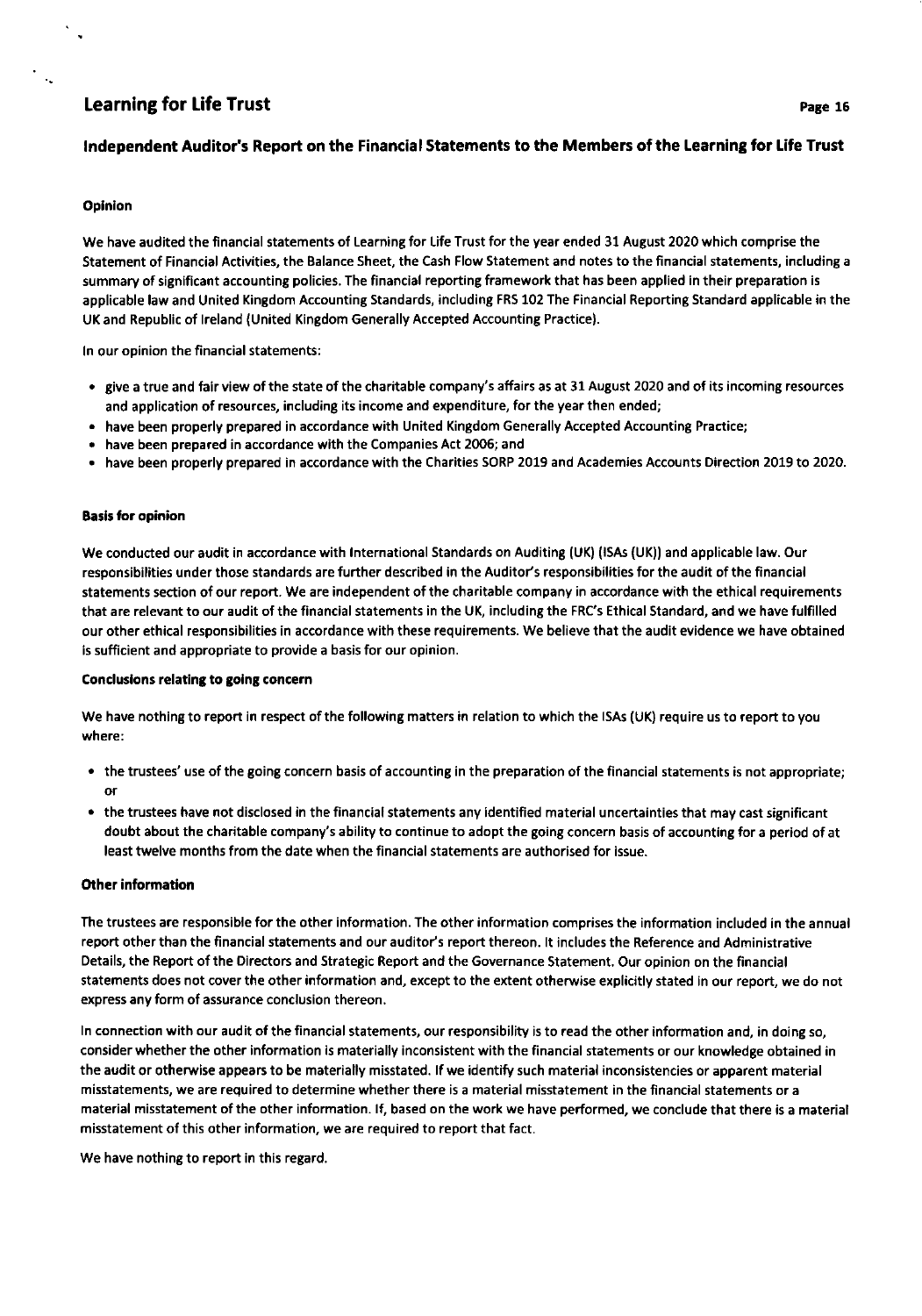## lndependent Auditor's Report on the Financial Statements to the Memberc of the Learning for Life Trust (continued)

## Opinion on other matters prescribed by the Companies Act 2006

ln our opinion, based on the work undertaken in the course of the audit:

- . the information given in the Report of the Trustees for the financial year for which the financial statements are prepared is consistent with the financial statements; and
- . the Report of the Trustees have been prepared in accordance with applicable legal requirements.

#### Matters on which we are required to report by exception

In the light of the knowledge and understanding of the charitable company and its environment obtained in the course of the audit, we have not identified material misstatements in the Report of the Trustees.

We have nothing to report in respect of the following matters in relation to which the Companies Act 2006 requires us to report to you if, in our opinion:

- . adequate accounting records have not been kept or returns adequate for our audit have not been received from branches not visited by us; or
- . the financial statements are not in agreement with the accounting records and returns; or
- . certain disclosures of trustees' remuneration specified by law are not made; or
- . we have not received all the information and explanations we require for our audit.

## Responsibilities of trustees

As explained more fully in the Statement of Trustees Responsibilities, the trustees (who are also the directors of the charitable company for the purposes of company law) are responsible for the preparation of the financial statements and for being satisfied that they give a true and fair view, and for such internal control as the trustees determine is necessary to enable to preparation of financial statements that are free from material misstatement, whether due to fraud or error.

ln preparing the financial statements, the trustees are responsible for assessing the charitable company's ability to continue as <sup>a</sup>going concern, disclosing, as applicable, matters related to going concern and using the going concern basis of accounting unless the trustees either intend to liquidate the charitable company or to cease operations, or have no realistic alternative but to do so.

#### Our responsibilities for the audit of the financial statements

Our objectives are to obtain reasonable assurance about whether the financial statements as a whole are free from material misstatement, whether due to fraud or error, and to issue a Report of the lndependent Auditors that includes our opinion.

Reasonable assurance is a high level of assurance, but is not a guarantee that an audit conducted in accordance with ISAs (UK) will always detect a material misstatement when it exists. Misstatements can arise from fraud or error and are considered material if, individually or in the aggregate, they could reasonably be expected to influence the economic decisions of users taken on the basis of these financial statements.

A further description of our responsibilities for the audit of the financial statements is located on the Financial Reporting Council's website at: www.frc.org.uk/auditorsresponsibilities. This description forms part of our Report of lndependent Auditors.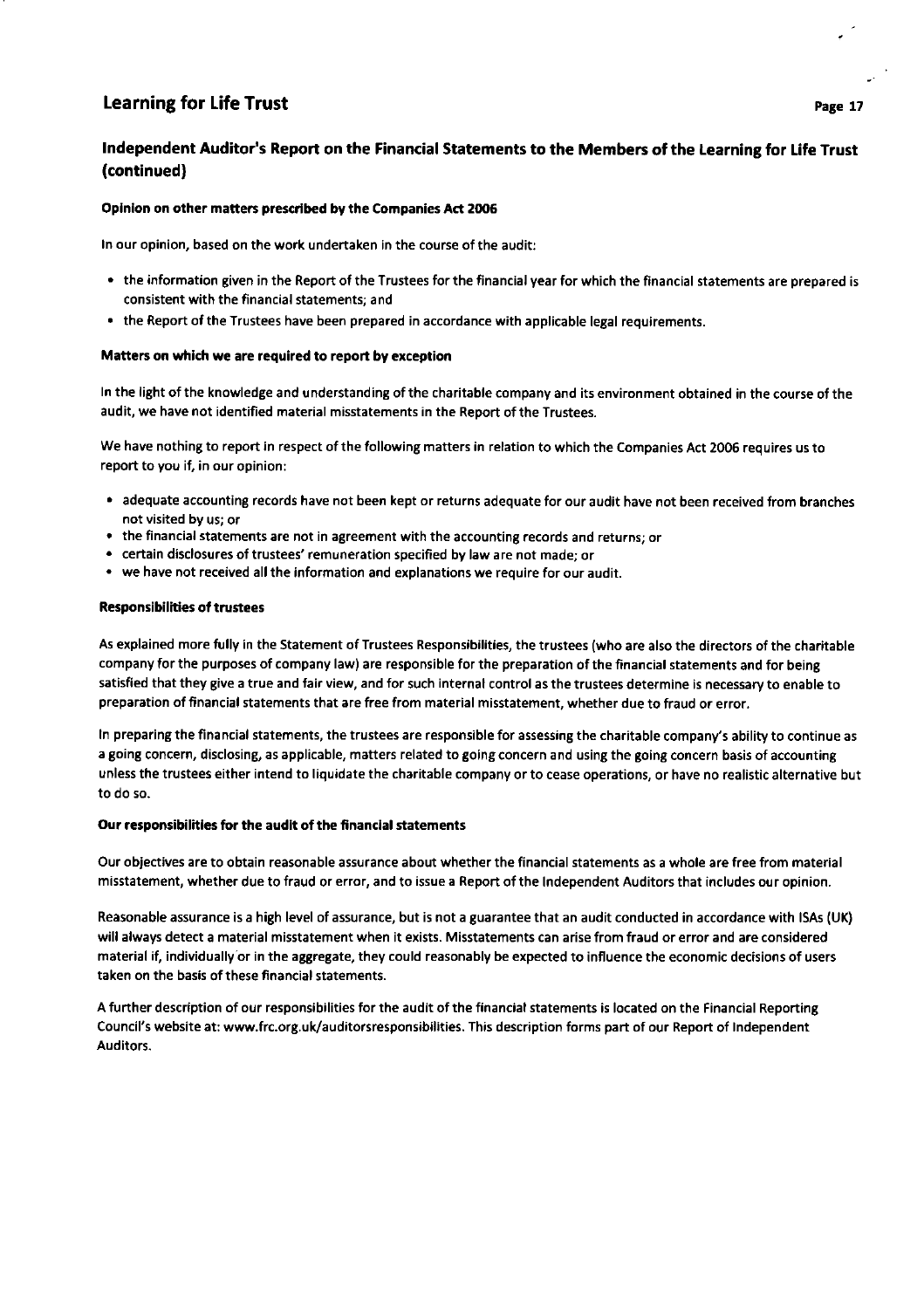## lndependent Auditor's Report on the Financial Statements to the Members of the Learning for Life Trust (continued)

## Use of our report

k,

 $\mathbf{v}_\text{c}$ 

This report is made solely to the charitable company's members, as a body, in accordance with Chapter 3 of Part 15 of the Companies Act 2006. Our audit work has been undertaken so that we might state to the charitable company's members those matters we are required to state to them in an auditor's report and for no other purpose. To the fullest extent permitted by law, we do not accept or assume responsibility to anyone other than the charitable company and the charitable company's members as a body, for our audit work, for this report, or for the opinions we have formed.

Pairt le.

Darren Little (Senior Statutory Auditor) For and on behalf of

Saint & Co Chartered Accountants & Statutory Auditors The Old Police Station Church Street Ambleside Cumbria LA22 OBT

 $15$ Janvary 2021 Date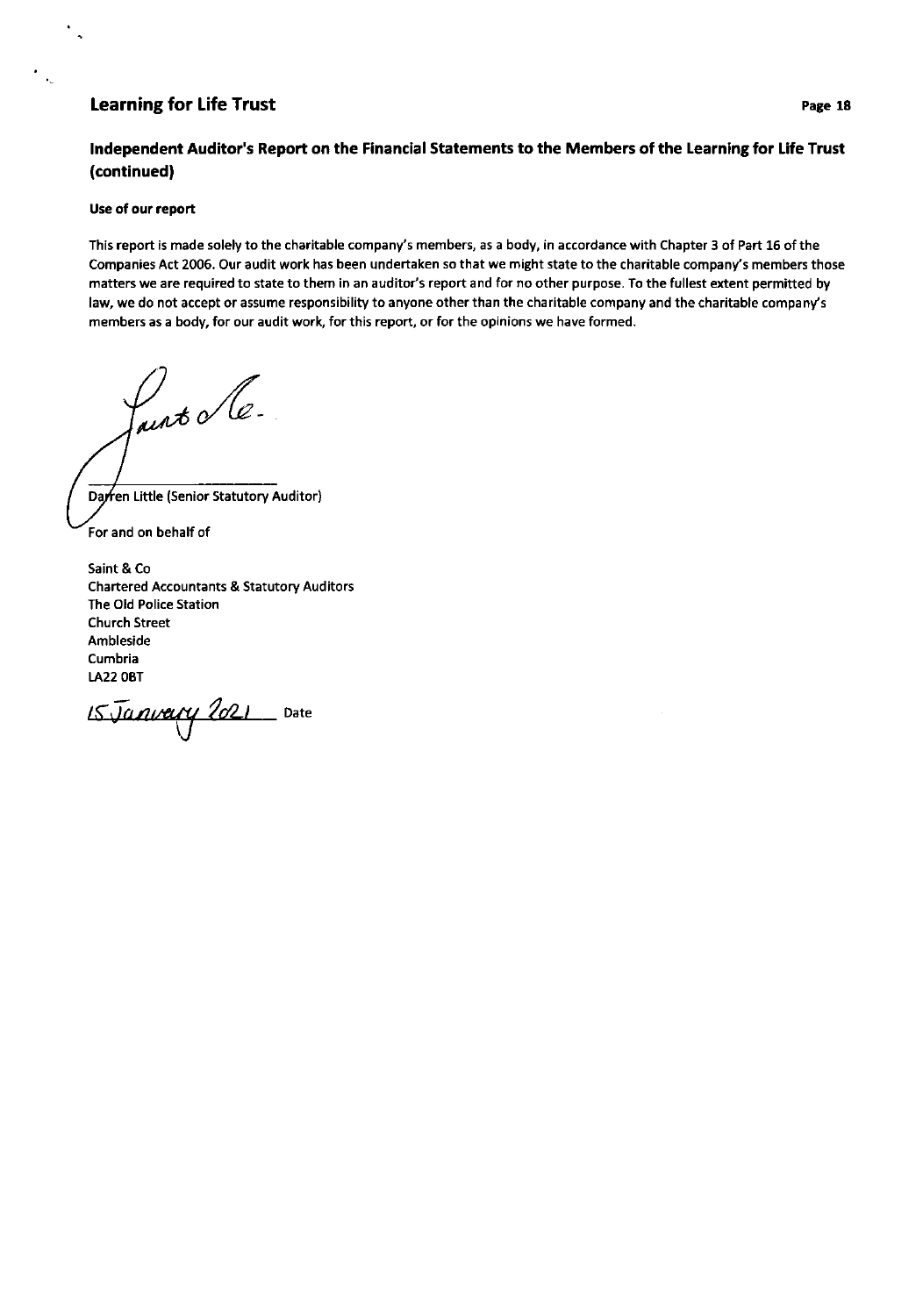## Learning for Life Trust **Page 19** and the set of the set of the set of the set of the set of the set of the set of the set of the set of the set of the set of the set of the set of the set of the set of the set of the set

## Independent Reporting Accountant's Assurance Report on Regularity to the Learning for Life Trust and the Education and Skills Funding Agency

In accordance with the terms of our engagement letter dated 15/08/2018 and further to the requirements of the Education and Skills Funding Agency (ESFA) as included in the Academies Accounts Direction 2019 to 2020, we have carried out an engagement to obtain limited assurance about whether the expenditure disbursed and income received by Learning for Life Trust during the period 01 September 2019 to 31 August 2020 have been applied to the purposes identified by Parliament and the financial transactions conform to the authorities which govern them.

## Respective Responsibilities of the Learning for Life Trust's Accounting Officer and the Reporting Accountant

The Accounting Officer is responsible, under the requirement of the Learning for Life Trust's funding agreement with the Secretary of State for Education dated 30 July 2015 and the Academies Financial Handbook, extant from 1 September 2019, for ensuring that expenditure disbursed and income received is applied for the purposes intended by Parliament and the financial transactions conform to the authorities which govern them.

Our responsibilities for this engagement are established in the United Kingdom by our profession's ethical guidance and are to obtain limited assurance and report in accordance with our engagement letter and the requirements of the Academies Accounts Direction 2019 to 2020. We report to you whether anything has come to our attention in carrying out our work which suggests that in all material respects, expenditure disbursed and income received during the period 01 September 2019 to 31 August 2020 have not been applied to purposes intended by Parliament or that the financial transactions do not conform to the authorities which govern them.

## Approach

We conducted our engagement in accordance with the Academies Accounts Direction 2019 to 2020 issued by ESFA, We performed a limited assurance engagement as defined in our engagement letter.

The objective of a limited assurance engagement is to perform such procedures as to obtain information and explanations in order to provide us with sufficient appropriate evidence to express a negative conclusion on regularity.

A limited assurance engagement is more limited in scope than a reasonable assurance engagement and consequently does not enable us to obtain assurance that we would become aware of all significant matters that might be identified in a reasonable assurance engagement. Accordingly, we do not express a positive opinion.

Our engagement includes examination, on a test basis, of evidence relevant to the regularity and propriety of the academy trust's income and expenditure.

The work undertaken to draw to our conclusion includes:

- the school resource management self-assessment checklist (SRMSAT) was obtained and considered;
- . responses to the top 10'musts'for chairs and other trustees from the AFH was obtained and considered;
- . having a general awareness of regularity and propriety whilst conducting the statutory audit function;
- . reviewing if extra-contractual severance payments have been made in accordance with the Handbook;
- . reviewing if borrowing agreements, including leases to ensure they have been made in accordance with the Handbook;
- . reviewing the minutes of the meeting of the main committees during the year;
- . reviewing expenditure to check that it was not ultra vires to the charitable objectives;
- . obtaining trustee / governors declaration of interests;
- . where present obtaining the accounting oflicer's file.